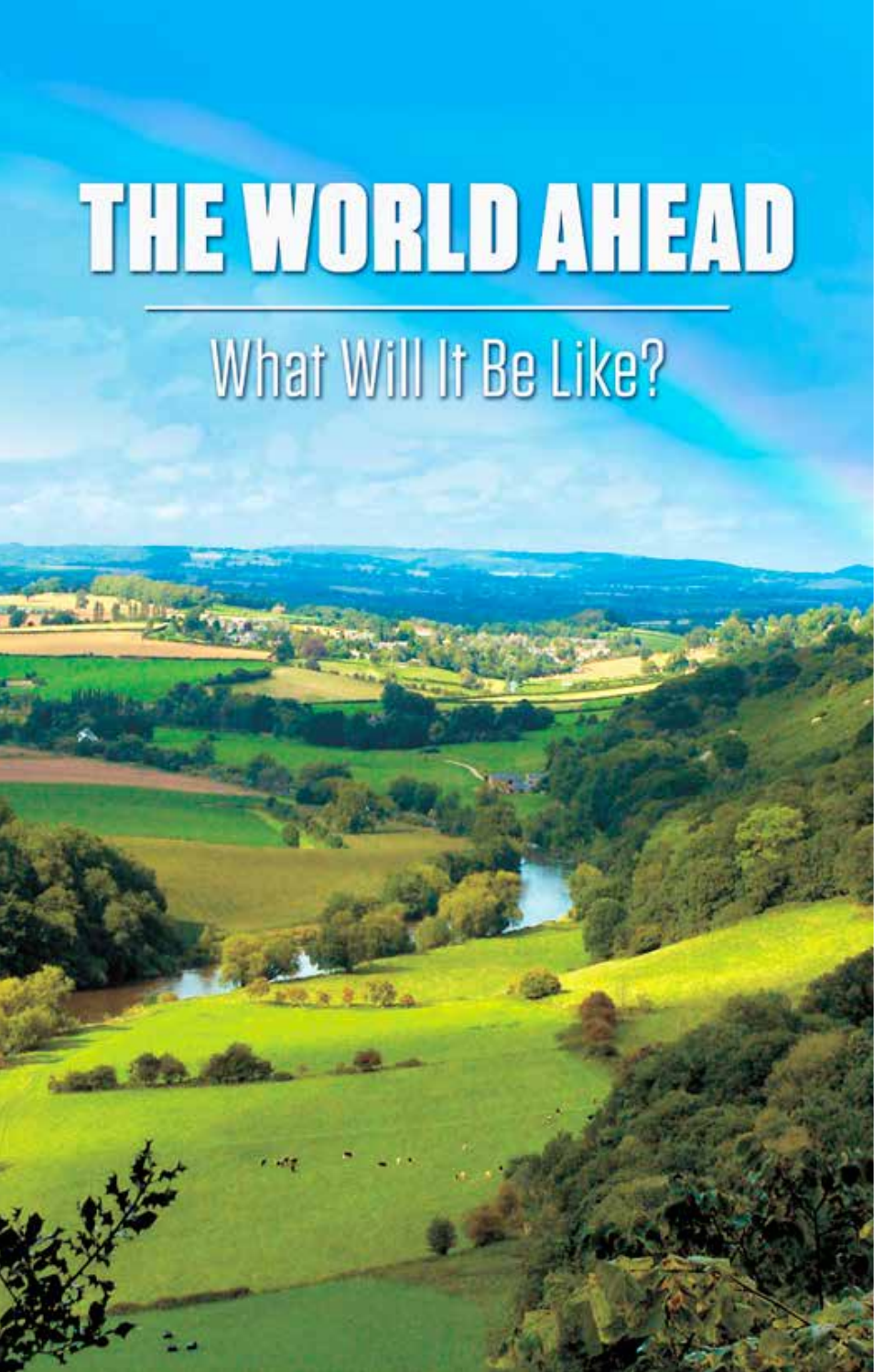# THE WORLD AHEAD

## What Will It Be Like?

By Roderick C. Meredith

*God's government is coming to this earth soon! How will it affect you? What is the real future for which you should be preparing?*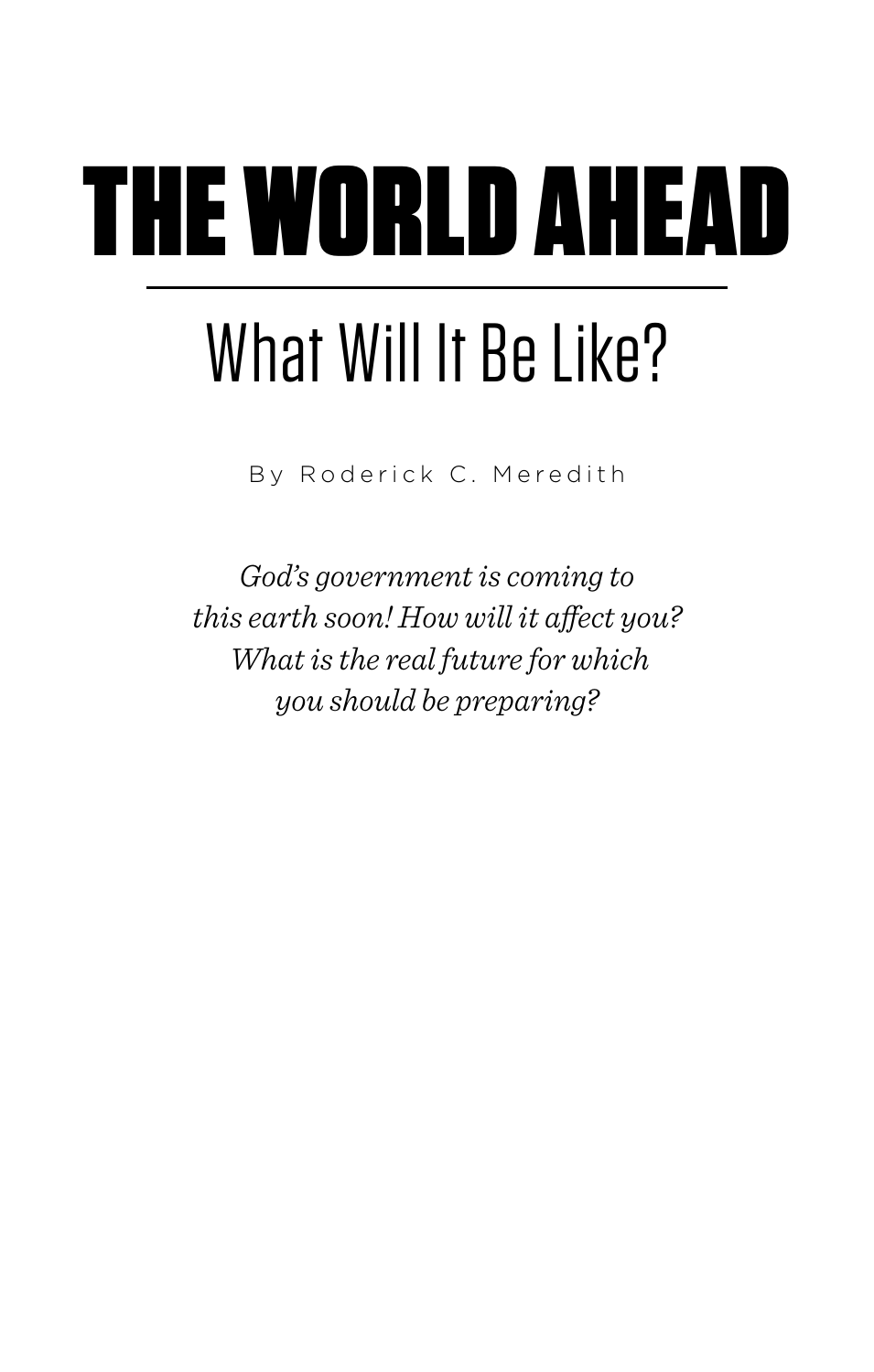*WA* Edition 2.1 | March 2021 ©2021 Living Church of God™ All rights reserved. Printed in the U.S.A.

#### This booklet is not to be sold!

It has been provided as a free public educational service by the Living Church of God

Scriptures in this booklet are quoted from the *New King James Version* (©Thomas Nelson, Inc. Publishers) unless otherwise noted.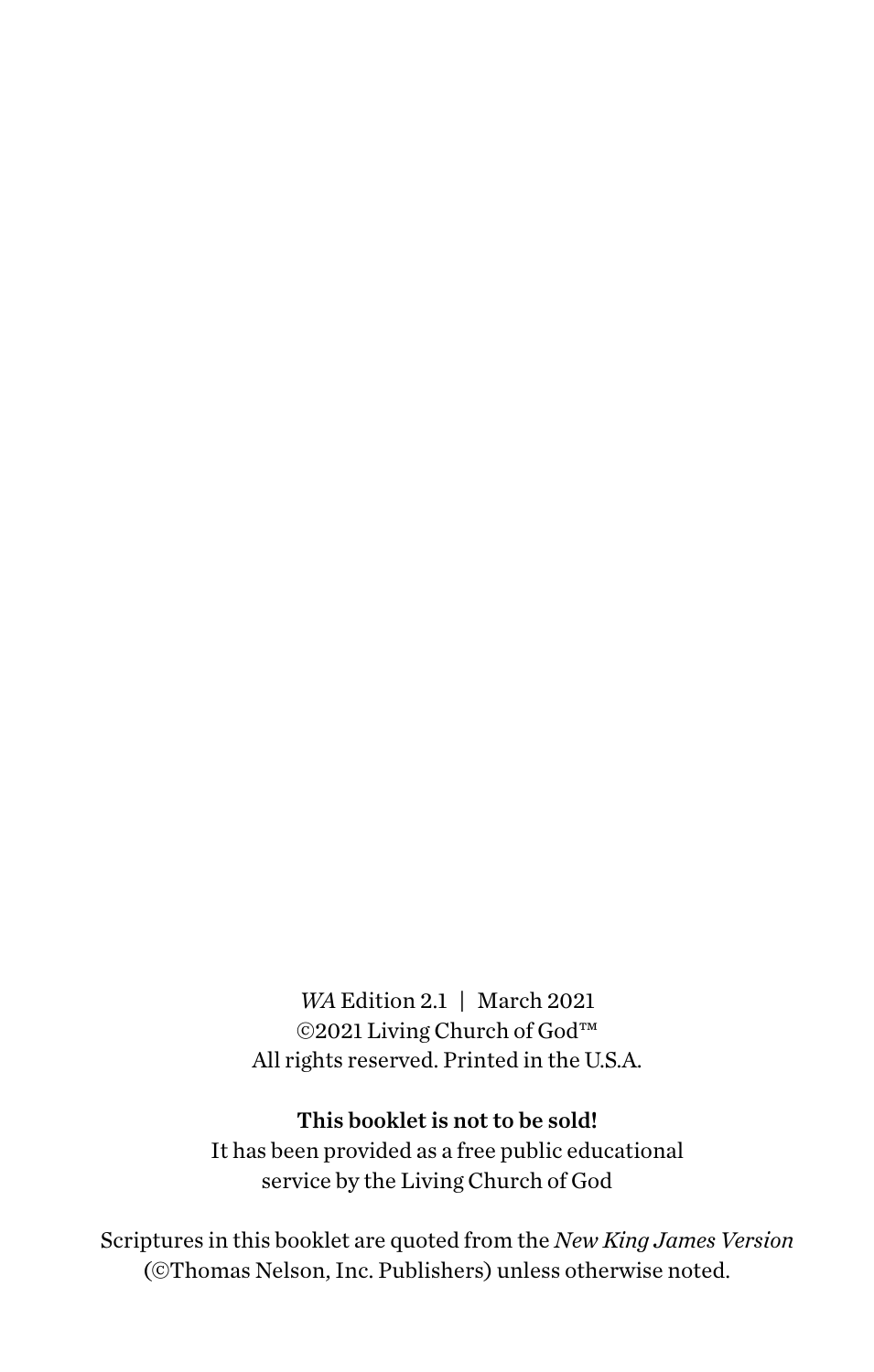### The World Ahead

any eminent politicians and leaders have long real-<br>ized that the only genuine solution to our massive<br>human problems is a **world government**. Only this<br>kind of government can bring real *peace* and stabil-<br>ty! But mankind ized that the only genuine solution to our massive human problems is a world government. Only this kind of government can bring real *peace* and stability! But mankind's human efforts in bringing about such government have always *failed miserably.* The heralded League of Nations founded after World War I did not stop World War II—the most horrifying war in human history—from exterminating about 75 million human beings! The United Nations, founded after World War II, has also failed utterly to bring peace. Literally *scores* of wars have been raging all over this world in the last few decades, seemingly unaffected—one way or the other—by the so-called "United" Nations! And mankind's puny efforts will continue to fail, for humanity does not know the way to peace. To any thinking human being, this should become increasingly evident.

Seeing how human religions have *failed* to solve man's problems, most educated people in our day have given up on believing in a real God. That is understandable, for mankind has *turned away* from true religion. Most religions of this world teach and act in a manner totally contrary to the truth revealed in the Bible. However, those who are willing to understand can know that there *is* a real God. There is a great Creator and Governor of the universe, and He is working out a supreme purpose here below. You, personally, *can understand* that purpose—*if* you are willing.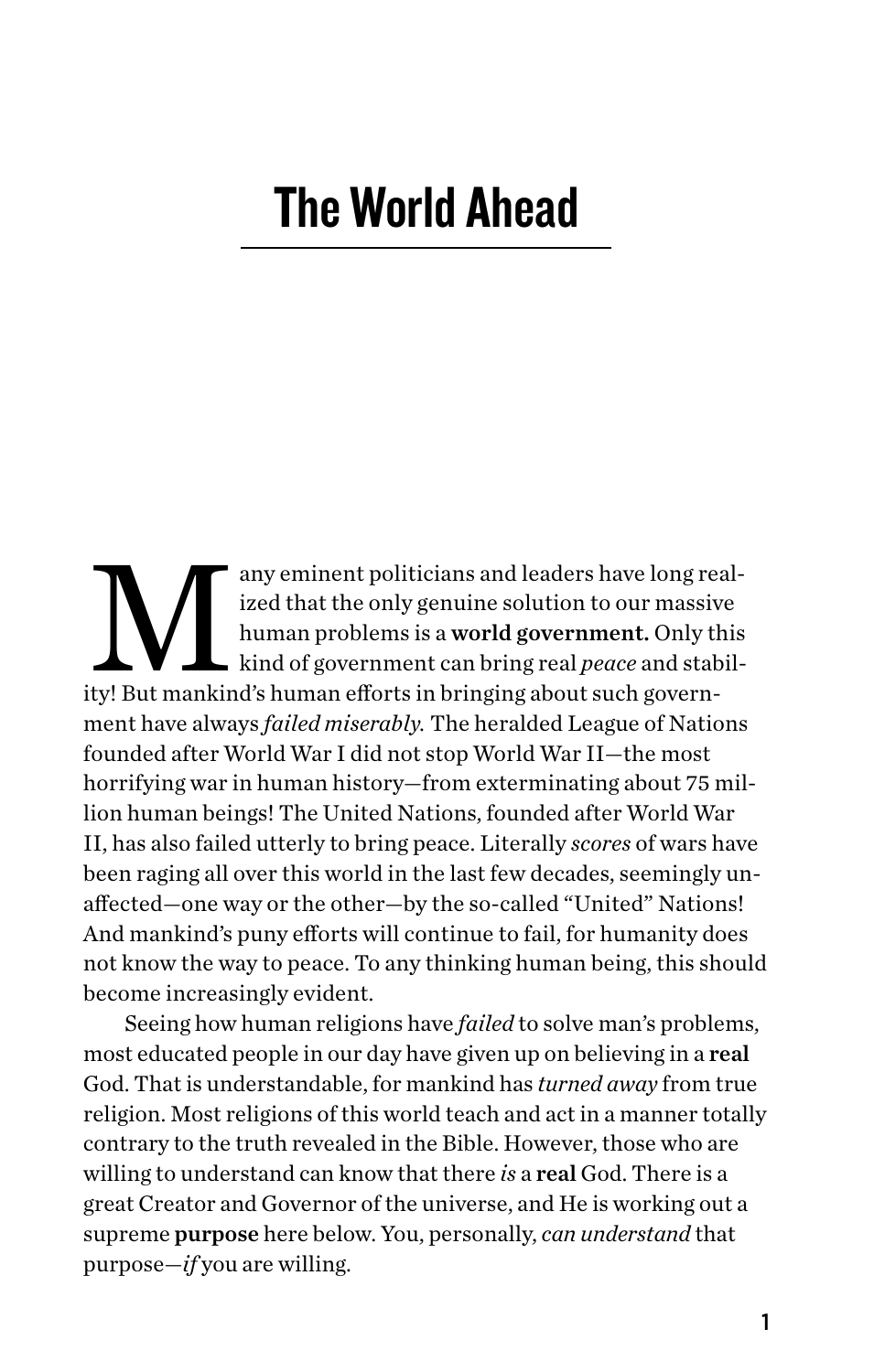In the New Testament of the Holy Bible, God inspired the Apostle Peter to write, "We have also a more *sure word of prophecy;* whereunto ye do well that ye take heed, as unto a light that shineth in a dark place, until the day dawn, and the day star arise in your hearts" (2 Peter 1:19, *KJV*). If you are willing to face the *facts* of history, you can prove to yourself that the God of the Bible *has intervened*—again and again—in guiding the major events of human history, for He is a *real* Spirit Personality, guiding the rise and fall of nations and empires. King Nebuchadnezzar of ancient Babylon was one of the most powerful monarchs in human history, yet God literally *drove him insane* in order to teach him—*and us*—a supreme lesson. *Why* did God do this? He explains: "This decision is by the decree of the watchers, and the sentence by the word of the holy ones, in order that the living may know that the Most High rules in the kingdom of men, gives it to whomever He will, and sets over it the lowest of men" (Daniel 4:17).

Indeed, God *does* intervene—*when He chooses*—to direct human affairs in order to fulfill His ultimate purpose. And the overall conditions He seeks to direct are prophesied throughout the Bible—the inspired word of God. Most "mainstream" Christian churches utterly fail to understand this. They simply talk about a "sweet Jesus" who is apparently *disconnected* from world affairs and from the rise and fall of nations. Yet, in His inspired word, God tells us, "For the *testimony of Jesus* is the spirit of prophecy" (Revelation 19:10), for God inspired the Bible *through* Jesus Christ—and more than *one fourth* of the entire Bible is prophecy!

So, we need to *understand!* As the nations and human institutions around us begin to come apart, as many of our hopes and dreams in this human society begin to come crashing down, we need to focus on the only real answer—the very real God of the Bible! For He *will* intervene—*within the lifetimes of most of you reading this booklet!* He will bring about a *magnificent new world*—tomorrow's world—an entire new society based on love, joy, and peace. If you really study your Bible, you will *again and again* find this fact revealed and explained. Notice how the inspired Apostle Peter, in one of his earliest sermons, tells us that God will "send Jesus Christ, who was preached to you before, whom heaven must receive until the times of restoration of all things, which God has spoken by the mouth of all His holy prophets since the world began" (Acts 3:20–21).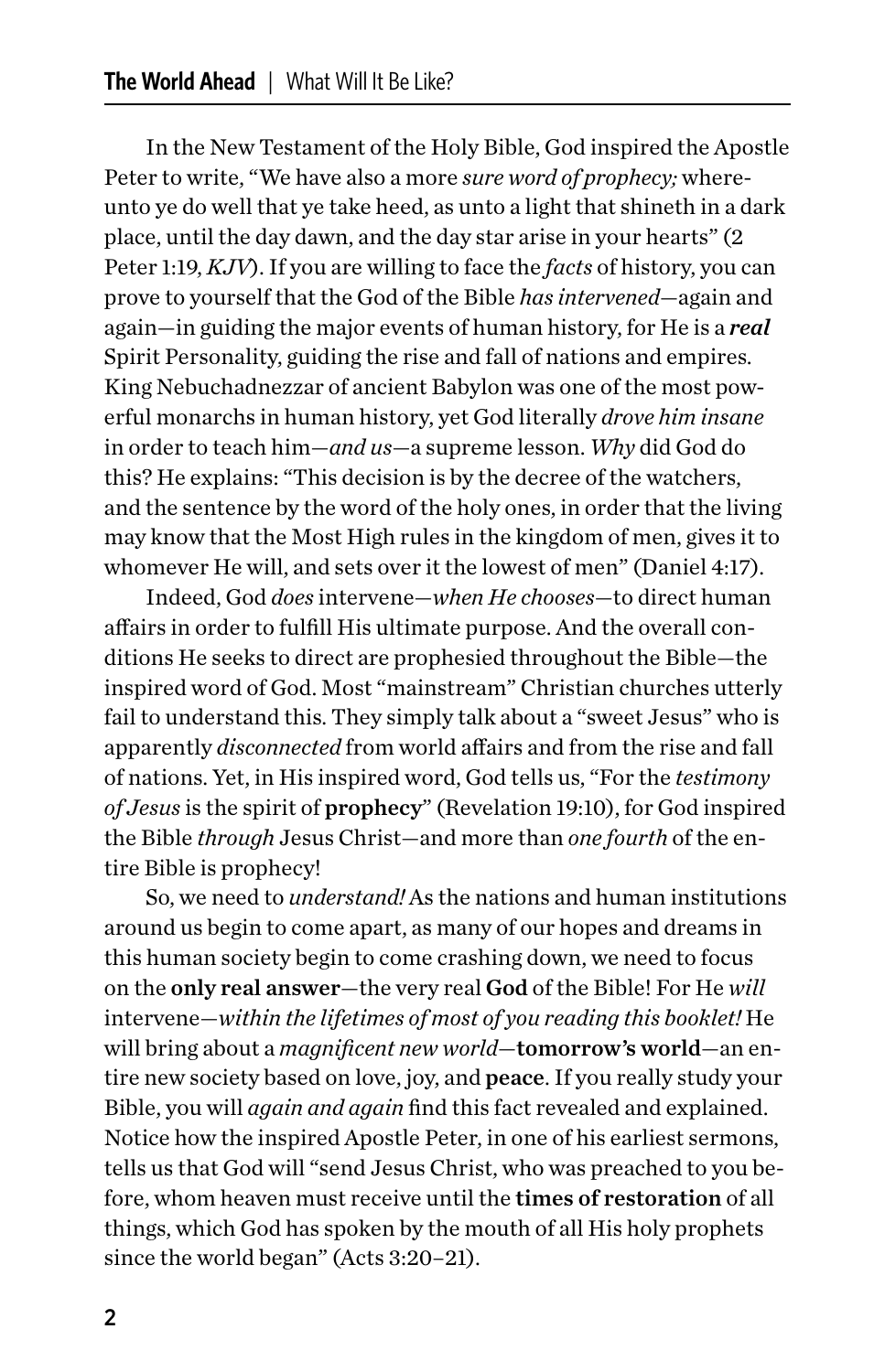In the pages of this booklet, you will read about those soon-coming "times of restoration," when our Creator will intervene to *save humanity* from its own foolishness! He will literally save us from destroying ourselves (Matthew 24:22)!

#### The True Jesus Christ *Will* Intervene

In Revelation 11:15, your Bible records the most tremendous event in earth's history. Here, the last of the seven trumpets of Revelation is sounded, and voices in heaven proclaim, "The kingdoms of this world have become the kingdoms of our Lord and of His Christ, and He shall reign forever and ever!"

Yes, the living Christ will soon take over the governments of our war-torn world! At first, the nations of this earth may resist His perfect government. But Christ will return in all the power of God to *enforce* peace on this earth, and "He Himself will rule them with a rod of iron" (Revelation 19:15). Christ will return as Supreme Ruler over all the other governors and kings of this earth, who will be subservient to Him. "And He has on His robe and on His thigh a name written: KING OF KINGS AND LORD OF LORDS" (v. 16).

Hundreds of years before Jesus Christ's human birth, God inspired the prophet Isaiah to record a prophecy about what His job would eventually be. "For unto us a Child is born, unto us a Son is given; and the government will be upon His shoulder. And His name will be called Wonderful, Counselor, Mighty God, Everlasting Father, Prince of Peace. Of the increase of His government and peace there will be no end, upon the throne of David and over His kingdom, to order it and establish it with judgment and justice from that time forward, even forever" (Isaiah 9:6–7).

Notice that Christ is called the "Prince of Peace." That is because He alone has the power to really bring peace! God also says, "Of the *increase* of his *government* and *peace* there will be no end." With Christ as world Ruler, mankind will recover from the terrible devastation that preceded His coming. Human beings will multiply and replenish the earth, and the *laws* and *ways* of God's government will spread around the globe.

As the people gradually learn to *obey* the Ten Commandments and all the laws of God, there will be an actual "increase" in peace on this earth. *Peace*, *happiness,* and joy will continue to *increase* between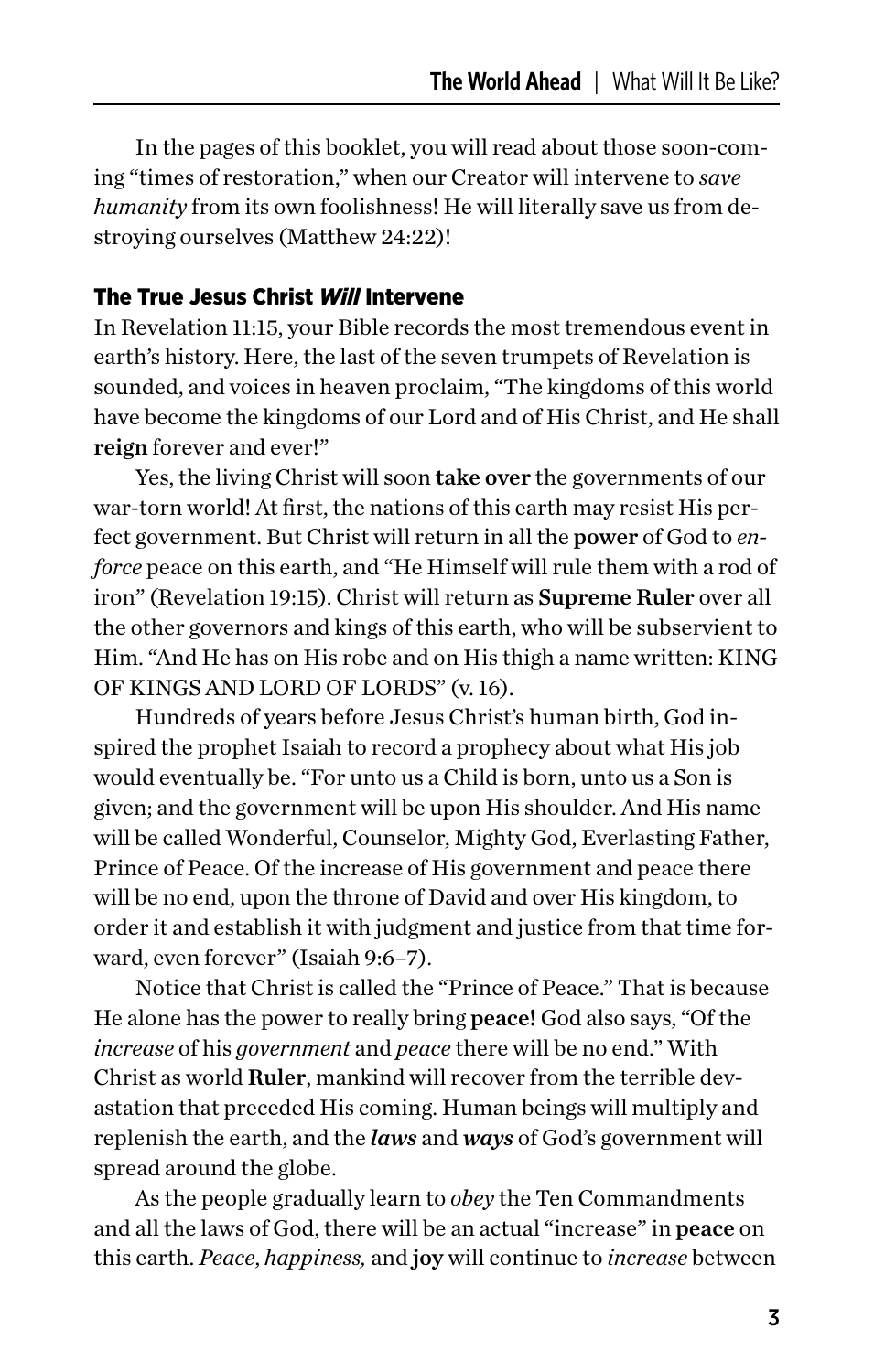nations and individuals, as they learn more and more to obey God's ways and perfect laws, which are the *only way to peace*.

#### Organization of God's Kingdom

The *form* and *organization* of God's government on this earth is already prophesied in your Bible!

As we saw in Revelation 11:15, Christ will be King over all the nations of this earth. He will occupy a definite throne upon the earth when He returns. Before His human birth, an angel prophesied, "He will be great, and will be called the Son of the Highest; and the Lord God will give Him the throne of His father David. And He will reign over the house of Jacob forever, and of His kingdom there will be no end" (Luke 1:32–33).

Who will rule under Christ? God certainly trained Abraham for a top position of high responsibility in the world ahead. Scripture calls Abraham "the heir of the world" (Romans 4:13). Yes, God will reward Abraham for his faith by giving him a position of service over the whole earth!

In Ezekiel 37:15–28, God shows that He will reunite Israel and Judah. Regarding these two nations, He says that He "will make them *one nation* in the land, on the mountains of Israel; and *one king* shall be king over them all; they shall no longer be two nations, nor shall they ever be divided into two kingdoms again" (v. 22).

Christ will rule in an especially direct way over the nations of Israel, because His headquarters will be at Jerusalem. Notice how Scripture describes specifically His rule over the "house of Jacob." God called that house, also known as the house of Israel, to be His chosen people and a light to the rest of the world. They were *chosen* not as favorites, but as people with a *job* to perform—which they have utterly failed to accomplish. During the coming thousand-year reign of Christ, the house of Israel will be reunited with the house of Judah, and together they will be the chief nation of the earth, under Christ, to help set the example and carry out His government to all the earth.

Under Christ as King of kings, the resurrected King David will rule directly over the united house of Israel. "David my servant shall be *king*  over them, and they shall all have one shepherd; they shall also walk in My *judgments* and observe My *statutes*, and do them" (v. 24).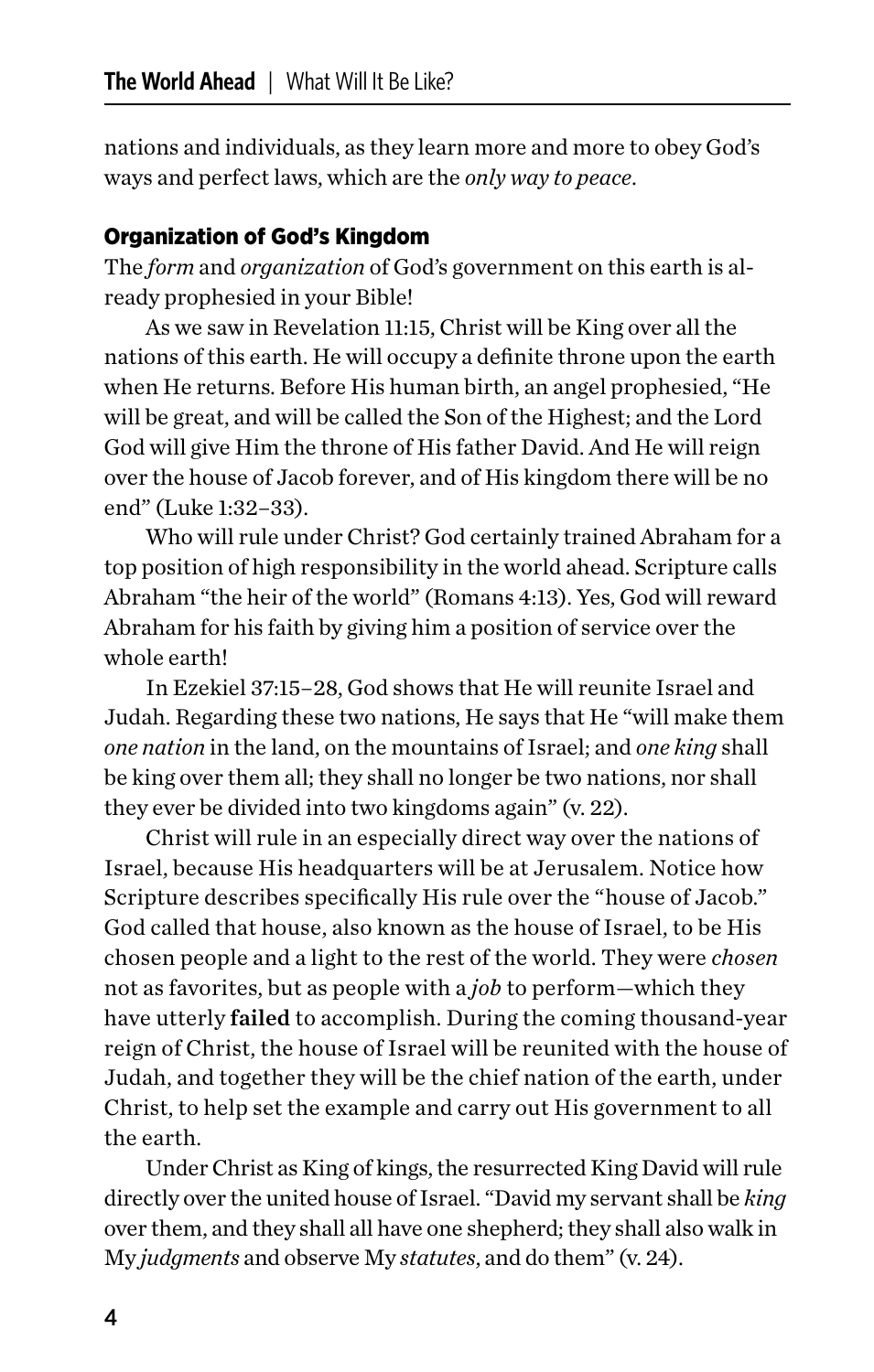Under Christ and David, Israel will again learn the way to peace the Israelites will learn to *do* and obey God's *statutes* and *judgments!*

#### Rulers Under David

Under David, each tribe of Israel will have its own individual governor *one of the Twelve Apostles*. Jesus Himself designated them for this office before He died: "But you are those who have continued with Me in My trials. And I *bestow* upon you a kingdom, just as My Father bestowed *one* upon Me, that you may eat and drink at My table in My kingdom, and sit on *thrones* judging the twelve tribes of Israel" (Luke 22:28–30).

We can surmise that Daniel—the man whom God led King Nebuchadnezzar to appoint "*ruler* over the whole province of Babylon" (Daniel 2:48)—will be given a position of rule over the Gentile nations in the Millennium. In fact, he may be given a very high position, similar to that of David, since God used him to help rule over the greatest Gentile kingdom in earth's history—the "head of gold" (v. 38).

Those Christians who *grow* in grace and knowledge in this life will, in the Millennium, be given positions of rule under Christ. "And he who *overcomes*, and keeps My works until the end, to him I will give power over the nations—'He shall rule them with a rod of iron'" (Revelation 2:26–27). And we find that Christ has "made us *kings* and *priests* to our God; and we shall reign *on the earth*" (Revelation 5:10).

Jesus gave the "parable of the minas" to show Christians that in this life we must overcome our human nature, make *good use* of our time and talents according to God's laws, and prepare for a position of rule and *responsibility* in the soon-coming government of God on this earth. Notice Jesus' statement to the man who overcame most and gained ten minas: "Well done, good servant; because you were faithful in a very little, have authority *over ten cities*" (Luke 19:17). To the man who was zealous enough to gain five minas, Jesus said, "You also be *over five cities*" (v. 19).

True Christians are called to serve, under Christ, in *ruling this world!* Why is that message not preached in all the churches today?

#### Millennial Government

Even the well-known secular historian Edward Gibbon acknowledged in his famous *History of the Decline and Fall of the Roman Empire* that the early Christians believed in God's coming *world government:*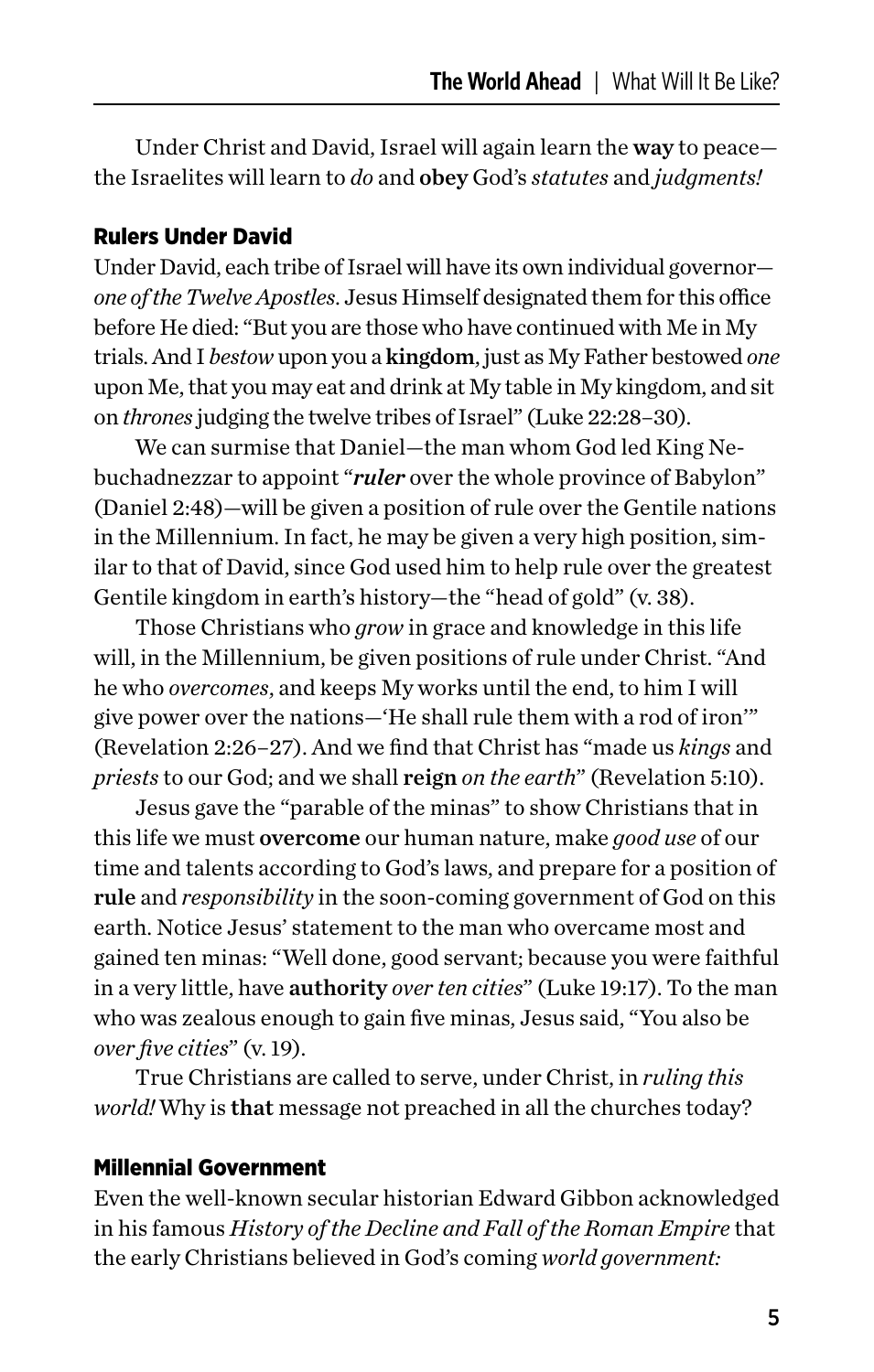The ancient and popular doctrine of the Millennium was intimately connected with the second coming of Christ. As the works of the creation had been finished in six days, their duration in their present state, according to a tradition which was attributed to the prophet Elijah, was fixed to six thousand years. By the same analogy it was inferred that this long period of labor and contention, which was now almost elapsed, would be succeeded by a joyful Sabbath of a *thousand years;* and that Christ, with a triumphant band of the saints and the elect who had escaped death, or who had been miraculously revived, would *reign upon earth* till the time appointed for the last and general resurrection (1862, p. 176, emphasis added).

Yes, the early Christians *understood* the purpose of God and the reason that He is calling some people out of this present society into His Church—to prepare for *tomorrow's world!*

True Christians should learn to *obey* and *live by* God's laws and ways now so that they will be able to teach and train others to live the way of peace during the soon-coming Millennium when the Kingdom or *Government of God* will hold sway over this earth!

Here is a specific example of how God's government will rule the nation of *Israel*, which will be under that government during the Millennium. As most of our readers know, when the Bible uses the term "Israel," or "House of Israel," it is usually referring either to the ten tribes of the "Northern Kingdom" or to *all twelve tribes*—among whose modern descendants, Scripture shows us, are the peoples of the United States, Britain and the British-descended peoples, and the nations of northwestern Europe. This distinction is *vital* if one is to understand end-time prophecy. And you can prove those national identities to yourself if you *request* and *study* our truly eye-opening booklet *The United States and Great Britain in Prophecy*. It will be sent absolutely *free* upon your request. In the Millennium, God the Father will continue to be the overall *supreme* Governor and *Ruler* of the universe. Under Him is Jesus Christ, who will come to rule this earth within a few short years as King of kings.

Under Christ, King David will be resurrected from the dead, made *immortal,* and placed in charge over the entire reunited House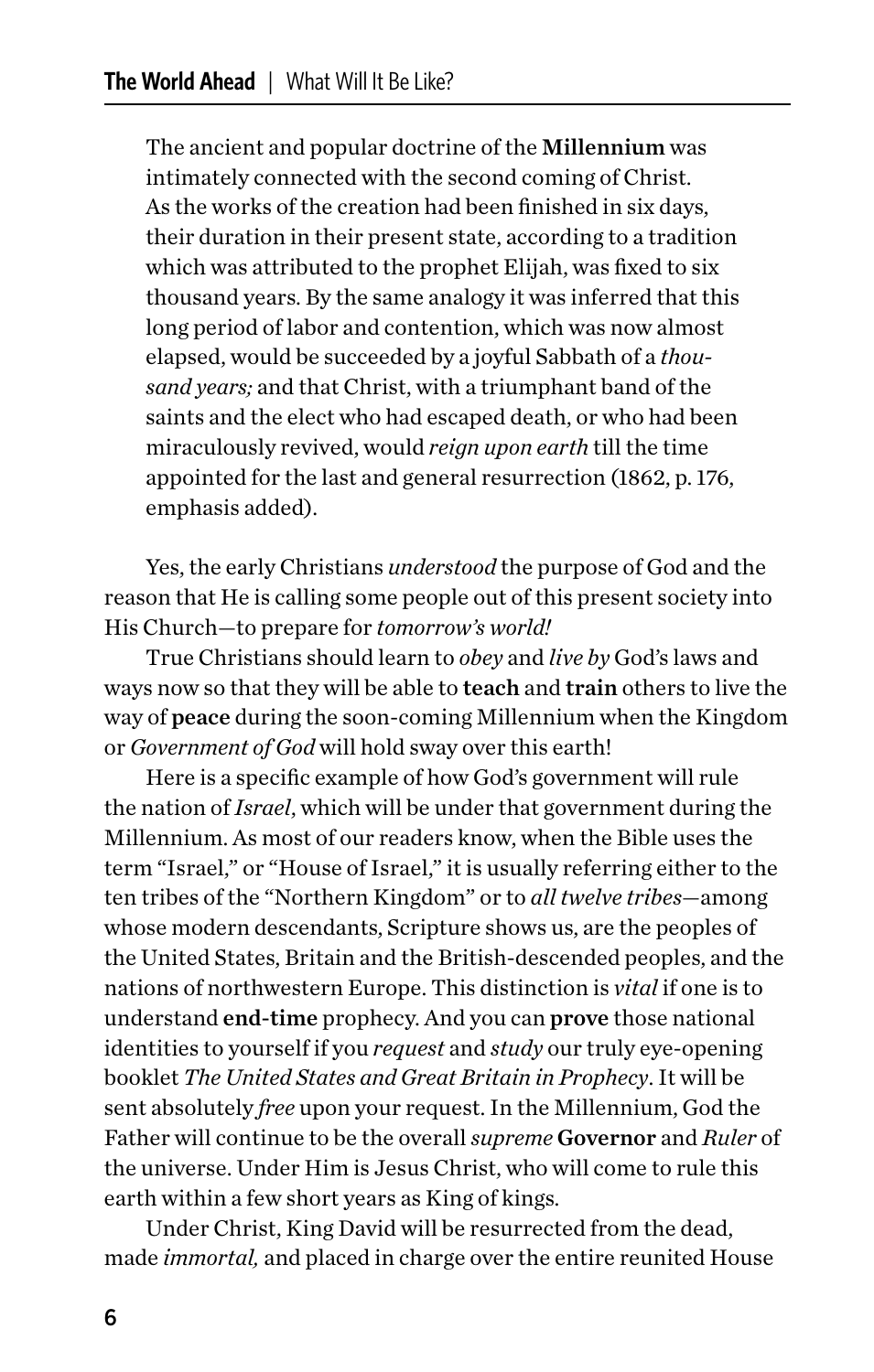of Israel. Under David, each of Jesus' twelve Apostles will be king over one of the twelve tribes of Israel.

In each tribe, under one of them, will be some of the saints who have overcome in the here and now, and have learned to submit to God to carry out His government. As seen from the parable of the minas, some will be *governors* over territories including several cities. Some may occupy an office similar to that of mayor under these governors.

Other Spirit-born saints will have jobs to do. No matter what their particular office, the attitude will be that of David: "I would rather be a *doorkeeper* in the house of my God than dwell in the tents of wickedness" (Psalm 84:10). There will be no sadness, regret, or envy. All will be serving to the fullness of their capacity, and will be experiencing total joy in their service.

Under the Kingdom or *Government of God*, composed of Christ and the Spirit-born saints, will be human leaders who will help guide the physical peoples of Israel. Scripture prophesies in many places that these peoples will have endured an end-time captivity, and that in the Millennium they will have been regathered in their ancient homeland in and around Jerusalem. There, they will all be instructed in God's *laws*—which alone bring peace.

"Many people shall come and say, 'Come, and let us go up to the mountain of the LORD, to the house of the God of Jacob; He will teach us *His ways*, and we shall walk in *His paths*.' For out of Zion shall go forth the law, and the word of the LORD from Jerusalem" (Isaiah 2:3).

Even though they will be taught God's laws, many people will at first have to be forced to obey them! "He shall judge between the nations, and *rebuke* many people; they shall beat their swords into plowshares, and their spears into pruning hooks; nation shall not lift up sword against nation, neither shall they learn war anymore" (v. 4).

#### Israel Was *Blessed* Under God's Government

God's dealings with ancient Israel often illustrate the pattern of how He will in the future deal with *all nations*. Many Old Testament prophecies concerning the Millennium have particular reference to Israel. Yet, since God shows no partiality (Acts 10:34), this is only an example—a "type"—of what God will do, in principle, for *all nations* as they serve and obey Christ.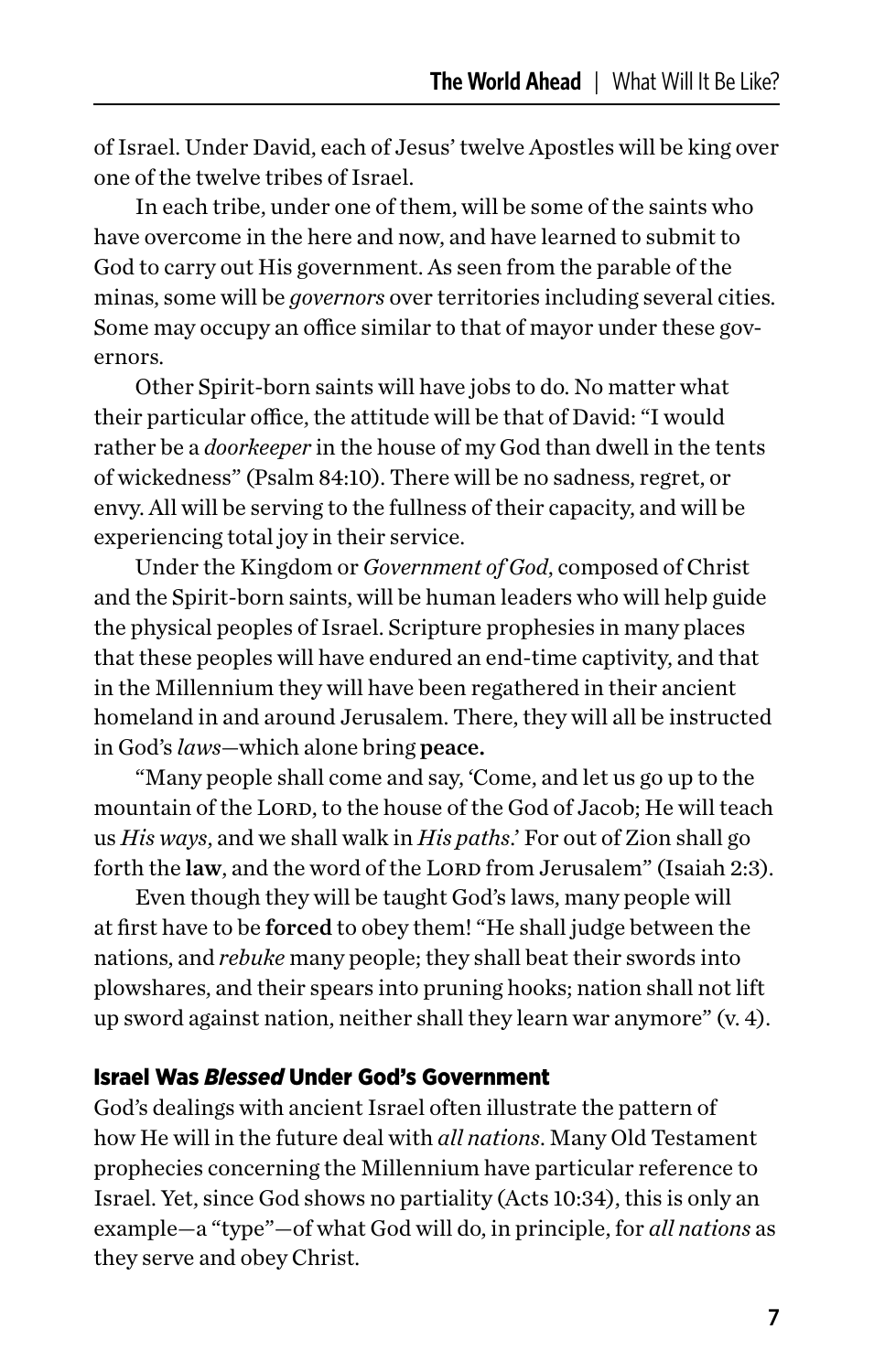Foretelling the final regathering of the United States, Britain, and the other modern descendants of ancient Israel, God says, "'I will bring back the captives of My people Israel; they shall build the waste cities and inhabit them; they shall plant vineyards and drink wine from them; they shall also make gardens and eat fruit from them. I will plant them in their land, and no longer shall they be pulled up from the land I have given them,' says the LORD your God" (Amos 9:14-15).

The fulfillment of this prophecy is yet in the future, for God says Israel shall "no more" be pulled out of its land at this time. This is describing the great physical *blessings* God will shower upon His people of Israel—including the United States, the British-descended peoples, and the peoples of northwestern Europe—when, after Christ's return, He will bring them back from their future prophesied captivity and they will return to their ancestral lands in the Middle East.

Future prophesied captivity? In a passage written more than a hundred years *after* ancient Israel was taken into captivity, God prophesied through Jeremiah that there will be a future captivity of Israel, but that after this captivity the peoples of Israel would be restored back to their ancient homeland, in and around Jerusalem, after Christ's return (Jeremiah 30:1–11). *Study* this prophecy carefully! Notice that it predicts a coming punishment and restoration of both "Israel and Judah" (v. 4). This is a time of national punishment and captivity *for the United States and the British-descended nations*, just before the Second Coming of Jesus Christ.

"'For it shall come to pass *in that day*,' says the LORD of hosts, 'That I will break his *yoke* [the yoke of our captivity] from your neck, and will burst your bonds; foreigners shall no more enslave them. But they shall serve the LORD their God, and David their king, whom I will raise up for them'" (vv. 8–9). At Christ's coming, Israel will be delivered from its captivity. David and all the saints will be *resurrected*  from the dead to take their places as kings and priests in God's government to rule this earth under Christ.

"Therefore do not fear, O My servant Jacob,' says the LORD, 'Nor be dismayed, O Israel; for behold, I will save you from afar, and your seed from the land of their captivity. Jacob shall return, have rest and be quiet, and no one shall make him afraid'" (v. 10). At last peace shall come to this war-torn world—and the entire "House of Israel" shall no more be made afraid by any nation!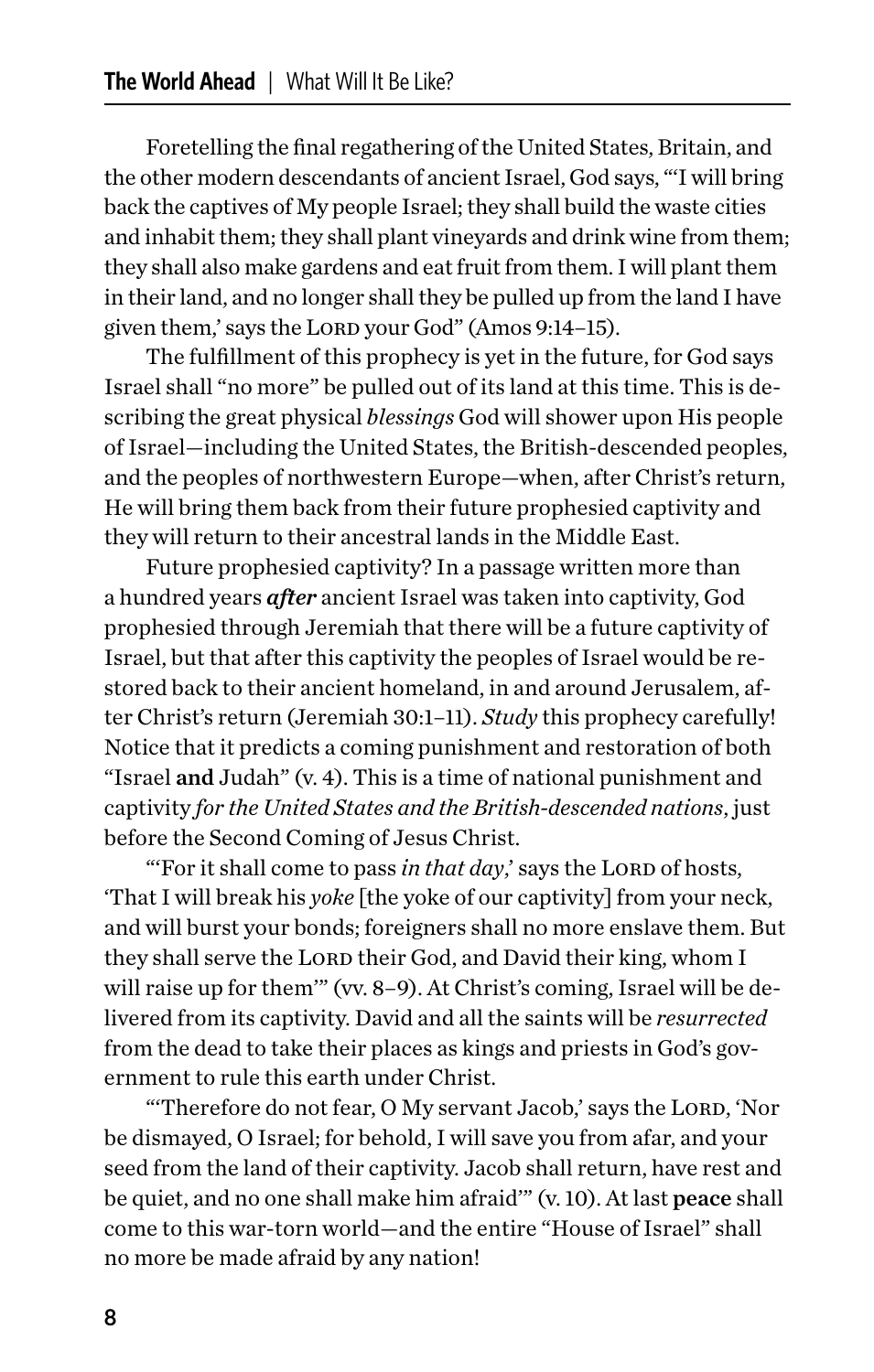#### *Joy* Under God's Government

Referring to the entire prophecy, God says, "In the *latter days* you will consider it" (v. 24). Jeremiah 31 continues with the same prophecy (v. 1), and God tells of His blessings to Israel at that time: "Again I will build you, and you shall be rebuilt, O virgin of Israel! You shall again be adorned with your tambourines, and shall go forth in the dances of those who rejoice. You shall yet plant vines on the mountains of Samaria; the planters shall plant and eat them as ordinary food" (Jeremiah 31:4–5).

Dancing, singing, happiness, and joy will overflow in abundance. Israel will rejoice in being blessed by God after Christ brings the Israelites back to the Holy Land, where they will be the "chief nation" of the world and will set the pattern for all nations under His government.

After their national punishment and captivity, Israelites will come back repentant and contrite. "They shall come with *weeping*, and with *supplications* I will lead them" (v. 9).

But as they return, God will begin to *bless them* in every possible way—spiritually and physically. "Therefore they shall come and sing in the height of Zion, streaming to the goodness of the LORD-for wheat and new wine and oil, for the young of the flock and the herd; their souls shall be like a well-watered garden, and they shall sorrow no more at all. Then shall the virgin *rejoice* in the dance, and the young men and the old, together; for I will turn their mourning to joy, will comfort them, and make them rejoice rather than sorrow" (vv. 12–13).

Through obedience to God's ways, there will be an *abundance* of good things to eat and drink—and there will be overflowing happiness in the human heart at last!

All serious Bible students are familiar with Isaiah 11 as a description of Christ's coming thousand-year reign on earth. Here, Christ is described as the "Branch" or offspring of Jesse. He will be the perfect world ruler, fully using God's Spirit. Scripture tells us, "He shall not judge by the sight of his eyes" (v. 3)—rather, He will be able to read the thoughts and hearts of human beings everywhere. He will judge the poor and downtrodden "with righteousness" and will *punish* the wicked with the death penalty, which will put *fear* into the hearts of those plotting evil (v. 4).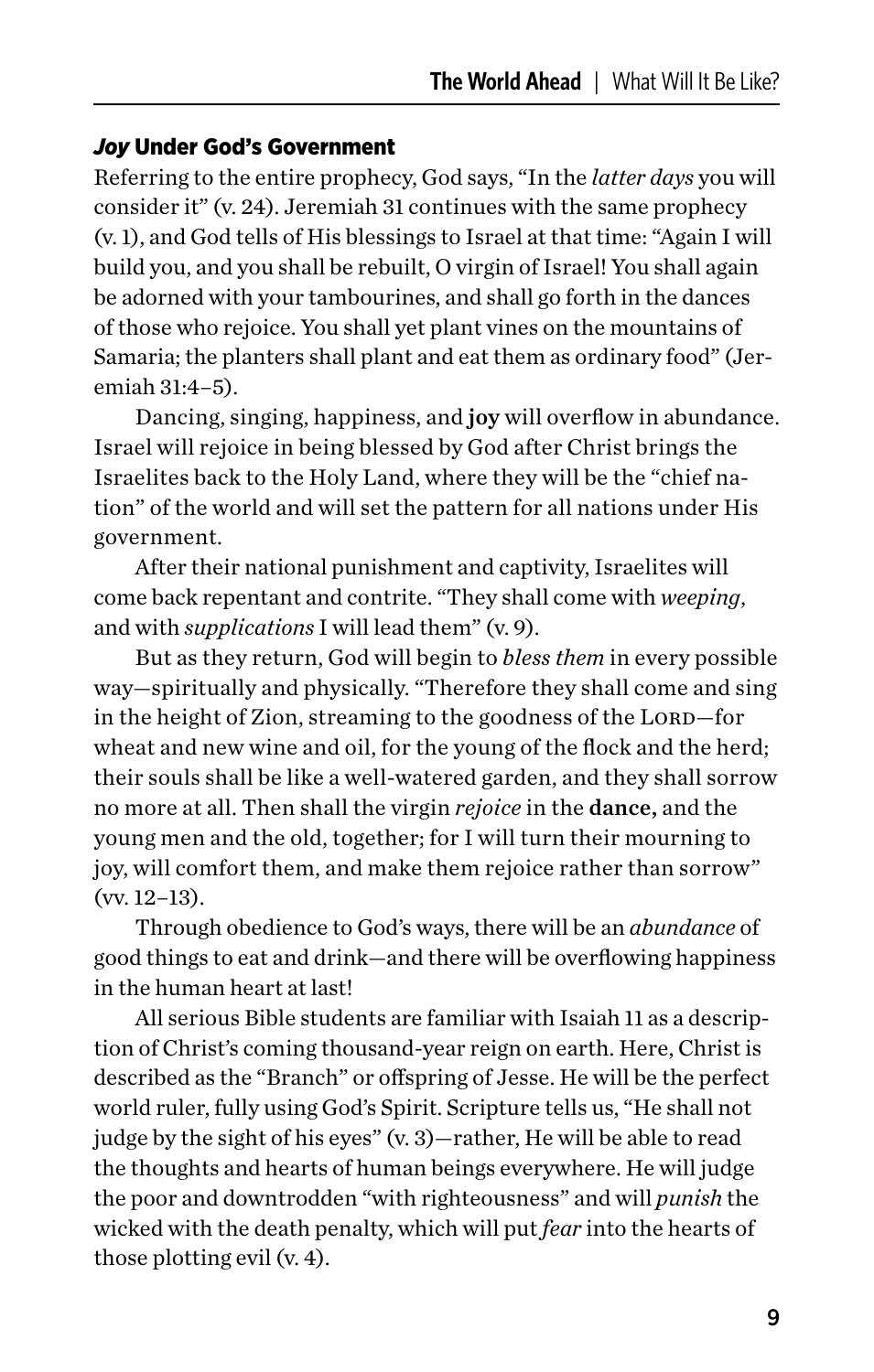After Christ's return, the wild and vicious nature shall be removed even from the wild animals. "The wolf also shall dwell with the lamb, the leopard shall lie down with the young goat, the calf and the young lion and the fatling together; and a little child shall lead them" (v. 6). Even the snakes will be tame: "The nursing child shall play by the cobra's hole, and the weaned child shall put his hand in the viper's den" (v. 8).

Most important of all, human beings everywhere will at last learn God's ways, which alone can bring *peace.* "They shall not hurt nor destroy in all My holy mountain, for the earth shall be full of the *knowledge of the Lorp* as the waters cover the sea" (v. 9).

This is the wonderful time spoken of by the inspired Apostle Peter as "the *times of restoration* of all things, which God has spoken by the mouth of all His holy prophets since the world began" (Acts 3:21). Indeed, God has described this blessed reign of Jesus Christ on earth in literally *scores* of prophecies throughout your Bible.

This was—and is—the *message* of Jesus Christ! This is the *only real way* to find true peace!

#### Conditions During the Millennium

Some of the survivors from the earth's previous age will be from nations that had spoiled the nations of Israel. To humble them and teach His ways more fully, God will engage some of those people as Israel's servants in the Holy Land in the early years of the Millennium. "For the LORD will have mercy on Jacob, and will still choose Israel, and settle them in their *own land* [Jerusalem and the surrounding territory]. The strangers will be joined with them, and they will cling to the house of Jacob. Then people will take them and bring them to their place, and the house of Israel will possess them for servants and maids in the land of the LORD; they will take them captive whose captives they were, and *rule over their oppressors*" (Isaiah 14:1–2).

As Lord of lords, Christ will begin to *convert* and *save* the entire world during His reign. To do this He will need to strip aside the blindness that has come on all people of the earth as a result of Satan's deceptions (Revelation 12:9).

Isaiah writes, "And He will destroy on this mountain the surface of the *covering* cast over all people, and the *veil* that is spread over all nations. He will swallow up death forever" (Isaiah 25:7–8).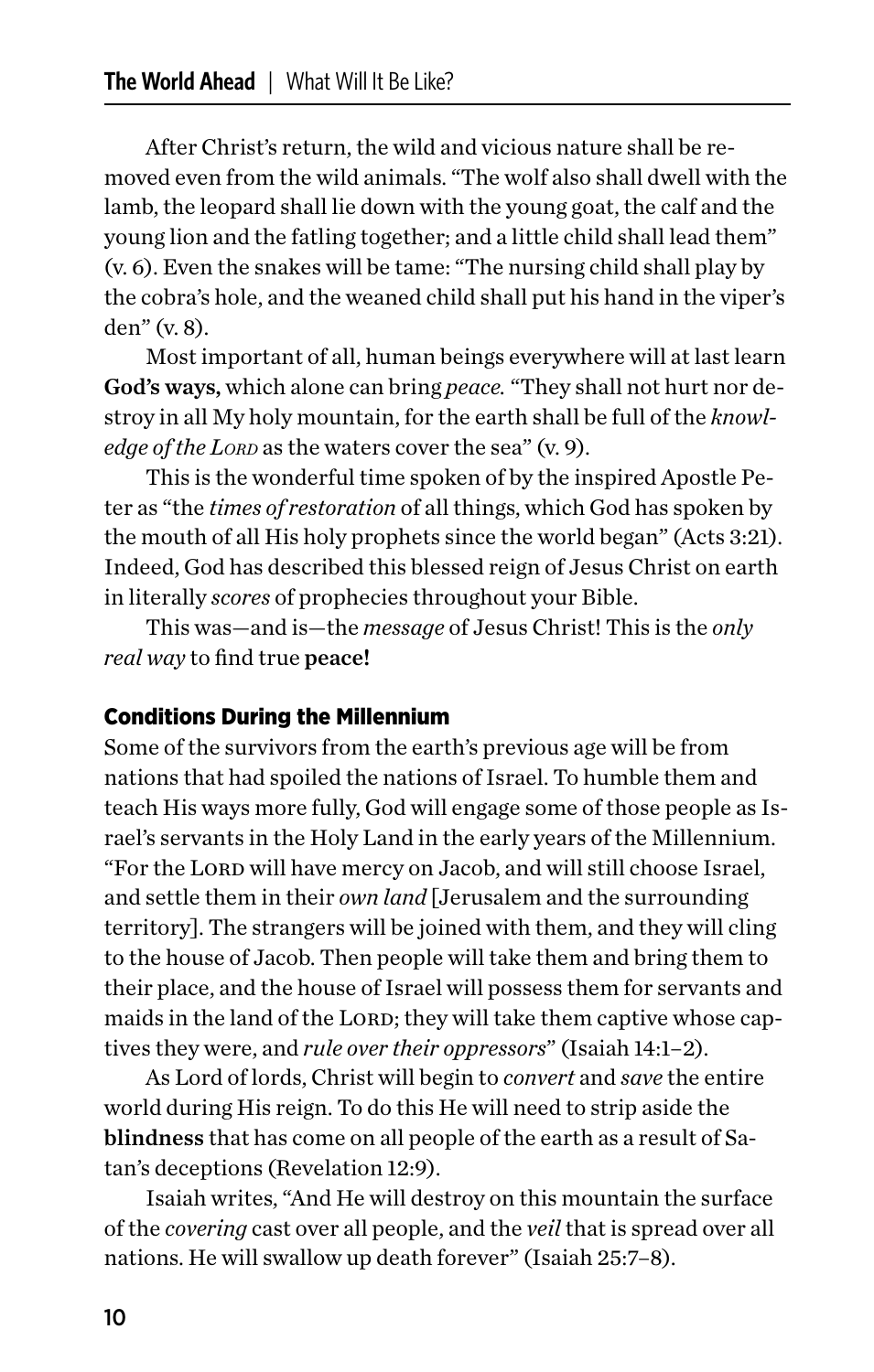All peoples will then come to know God. Their *blindness* and religious *confusion* will be removed and all who are willing will finally be converted.

The resurrected saints will teach God's way—and God will bless the people as they obey. "For the people shall dwell in Zion at Jerusalem; you shall weep no more. He will be very gracious to you at the sound of your cry; when He hears it, He will answer you. And though the Lord gives you the bread of adversity and the water of affliction, yet your teachers will not be moved into a corner anymore, but your eyes shall see your teachers. Your ears shall hear a word behind you, saying, '*This is the way, walk in it*,' whenever you turn to the right hand or whenever you turn to the left" (Isaiah 30:19-21).

It will be a startling experience for some to have a voice behind them suddenly boom out and warn them *not to break one of God's commandments!* Yes, the saints of God—having been born of the Spirit at the resurrection, and thus having *become* spirit—will be able to choose to be invisible or visible at will.

There will be no "cheating" on God's law!

Within a few years, as people all over the earth come into contact with Almighty God, He will supernaturally *heal* millions who had been deaf, blind, or mute! "Then the eyes of the blind shall be opened, and the ears of the deaf shall be unstopped. Then the lame shall leap like a deer, and the tongue of the dumb sing. For waters shall burst forth in the wilderness, and streams in the desert" (Isaiah 35:5–6).

Notice that not only the people, but the *land* shall be healed and the earth shall receive proper rainfall again with God's blessing. "The parched ground shall become a pool, and the thirsty land springs of water" (v. 7).

And it shall be a time of *singing, happiness,* and *joy*. "And the ransomed of the LORD shall return, and come to Zion with *singing*, with everlasting *joy* on their heads. They shall obtain joy and gladness, and sorrow and sighing shall flee away" (v. 10).

#### The *Way* to Blessings

The world could have *peace* and *happiness* now, but it refuses to have it *God's way.* The Apostle Paul was describing *all humanity*—Israelites and Gentiles alike—when God inspired him to write, "Destruction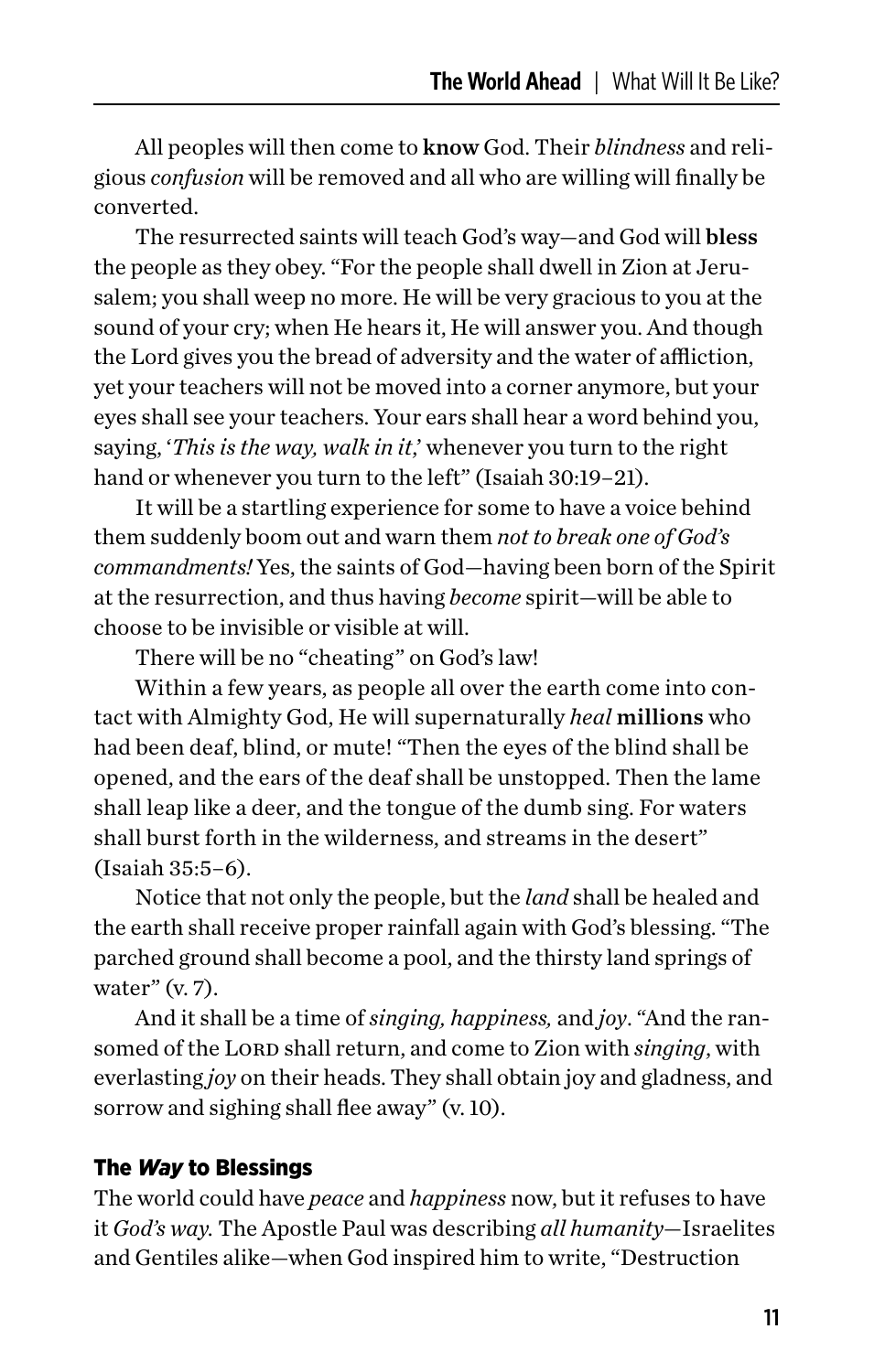and misery are in their ways; and the way of peace they have *not known*" (Romans 3:16–17).

The reason the world cannot have peace is because it *refuses to obey the commandments of God as a* way of life! As we have seen, when Christ comes to set up His government, the "law" of God shall go forth from Zion and the "word of the LORD" from Jerusalem.

Those who *yield themselves* most to obey all of God's commandments now will be best qualified for the highest positions in God's government during the coming millennial reign of Christ. For He said, "Whoever therefore breaks one of the least of these commandments, and teaches men so, shall be called least in the kingdom of heaven; but whoever does and teaches them, he shall be called *great* in the kingdom of heaven" (Matthew 5:19).

This is because Christ will establish peace in His Kingdom—and all lawbreakers will be kept outside! Yes, we will have peace and prosperity when everyone learns to *obey God's commandments!* Then the world will be *blessed* with physical abundance. The sick and the crippled will be healed. The spiritually blinded *millions* will come to really know God!

The human beings on earth under God's government during Christ's millennial reign are pictured as learning to *sing, dance,* and *shout for* joy at the wonderful way of life they will experience under the perfect government of God!

As we have seen, even the nature of wild animals will be turned to peacefulness. At last, people will learn that it really is more blessed to *give* than to *receive* (Acts 20:35). All their *frustrations* and *guilt complexes* will at last disappear. Then they will come to know "the peace of God, which surpasses all understanding" (Philippians 4:7).

Under *God's government* and His *perfect laws*, people will learn that Jesus *meant business* when He said, "I have come that they may have life, *and that they may have it more* abundantly" (John 10:10).

This is what the happy, joyous Millennium will be like!

#### How and Why This World Jumped "Off the Track!"

Now, let us review *why* our war-torn world is the way it is, and *why* and *how* the Millennium will be *so much better!*

Very few people fully grasp that this is definitely not God's world. When I grew up in a "mainstream" church, I was taught in Sunday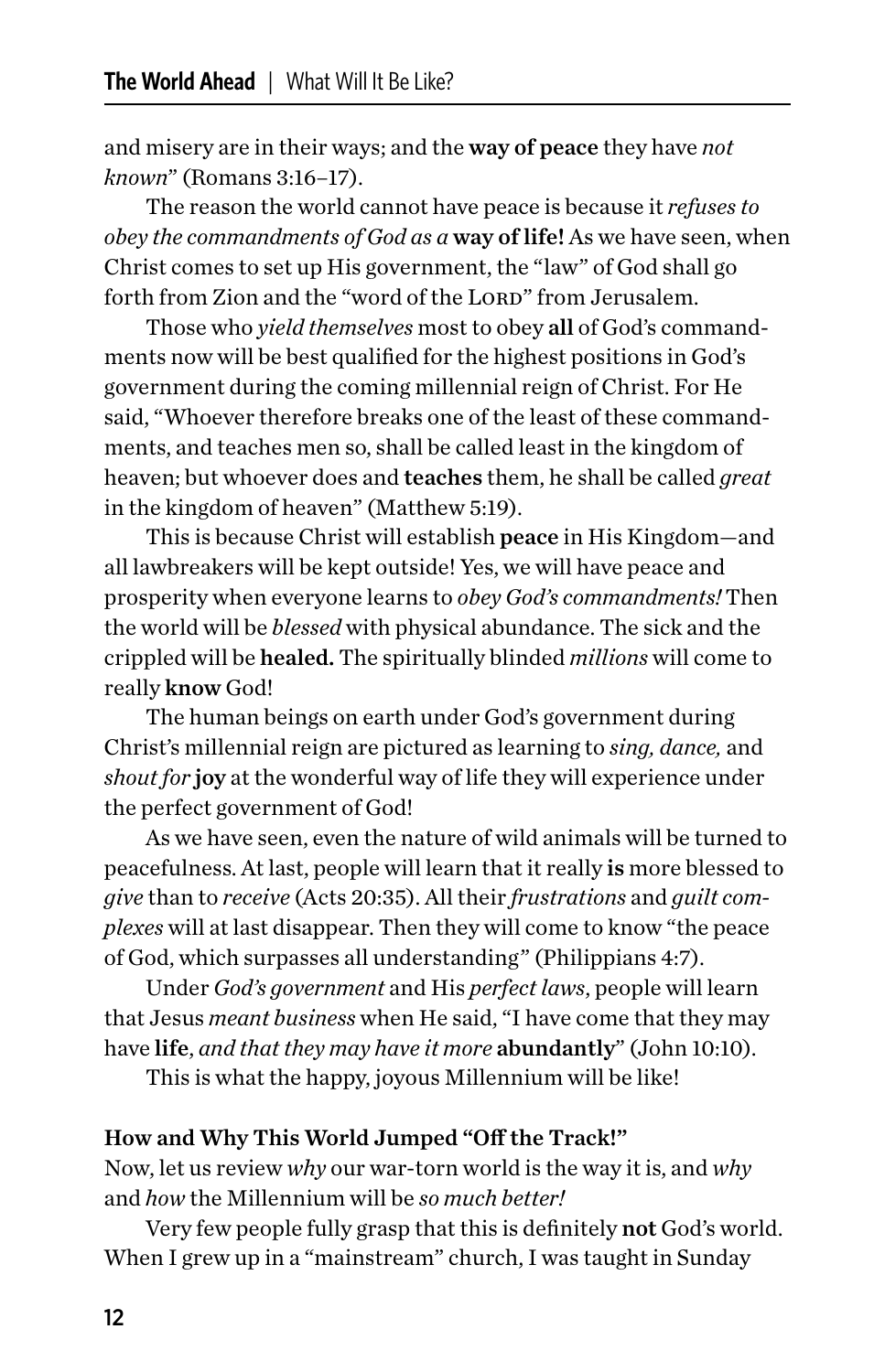school to sing, "This is my Father's world." However, if we will let God's inspired word tell us the truth, we will find an entirely different explanation, for God inspired the Apostle John to describe Satan the devil being cast back to this earth in Revelation 12:9: "So the great dragon was cast out, that serpent of old, called the Devil and Satan, who deceives the whole world; he was cast to the earth, and his angels were cast out with him."

*Do you,* personally, believe that the "whole world" is deceived, as the Bible clearly explains again and again? It is vital that you *prove this* to yourself by studying this topic in God's word, for it is stated in many different ways. If we are to believe the Bible, we must come to know that this is indeed a deceived world under the direct influence of Satan the devil, for Satan is called the "god" of this world.

Notice: "But even if our gospel is veiled, it is veiled to those who are perishing, whose minds the god of this age has blinded, who do not believe, lest the light of the gospel of the glory of Christ, who is the image of God, should shine on them" (2 Corinthians 4:3–4). So Satan is the invisible spirit being who, in fact, is the "god" over the nations of the earth in this age—this particular 6,000-year period leading up to Christ's Second Coming as King of kings. The great God, the Creator, has *allowed* this to happen to "test" human beings and also to help us learn through *human suffering* that man's ways will not bring the desired result. Then, when Christ intervenes, mankind can more fully appreciate how wonderful God's ways are by comparison!

However, during *this present age,* Satan the devil is "broadcasting" wrong attitudes and he influences people to take wrong actions continually. The Apostle Paul reminded the Christians of Ephesus that they had "once walked according to the course of this world, according to the prince of the power of the air, the spirit who now works in the sons of disobedience" (Ephesians 2:2). So, Satan the devil is *busy*. He "works" continually—turning mankind *away* from God and God's true ways. *He* is the source of much of the suffering and evil—the wars, rapes, tortures, and various other abominations—occurring in today's world.

God makes it clear that in the Millennium, Satan will be banished. God describes in the book of Revelation how—after Christ's return—He will send a great angel to deal with Satan: "Then I saw an angel coming down from heaven, having the key to the bottomless pit and a great chain in his hand. He laid hold of the dragon, that serpent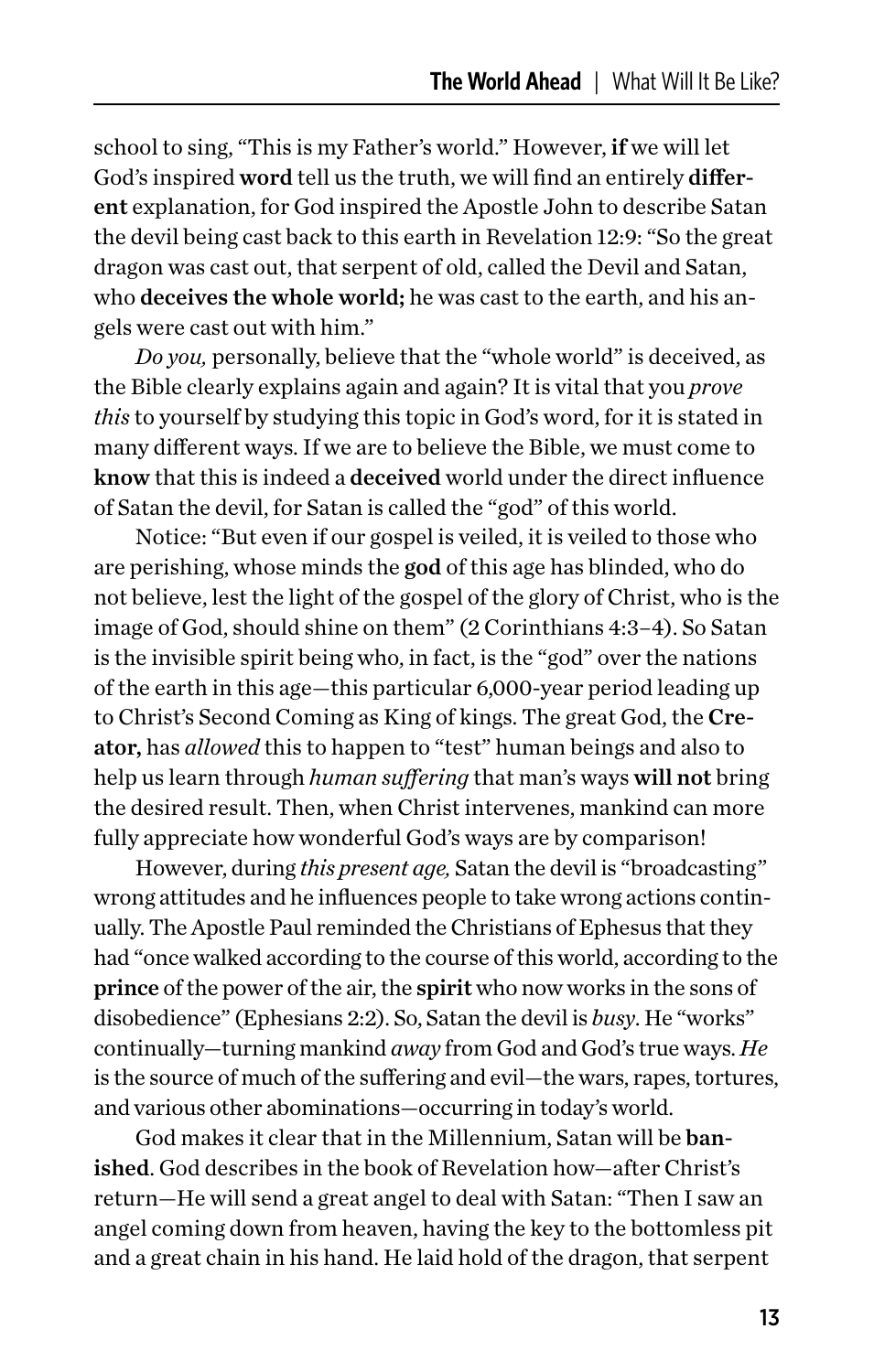of old, who is the Devil and Satan, and bound him for a thousand years; and he cast him into the bottomless pit, and shut him up, and set a seal on him, *so that he should* deceive *the nations* no more till the thousand years were finished. But after these things he must be released for a little while" (Revelation 20:1–3).

It is clear from the above passage that Satan has been the one to "deceive the nations." In order for the world to have genuine peace and joy, he must be "bound" for the *entire thousand years* of Christ's rule over the earth. So this *will be done!*

Then, after the Millennium, he will be loosed for a comparatively short period of time (Revelation 20:7–8). At that point, it is amazing to see *how quickly*, apparently, Satan will be able to "deceive the nations which are in the four corners of the earth!" Human beings, it seems, are *very susceptible* to being led away by Satan and his demons and also wrongly influenced through his false ministers. For genuine *peace* and joy to be restored during Christ's rule, Satan and *all* his demons must be put away!

#### The *Truth* Must Be Restored

The Apostle Paul warned the Christians of his day, "For I know this, that after my departure *savage wolves* will come in among you, not sparing the flock. Also from among yourselves men will rise up, speaking perverse things, to draw away the disciples after themselves. Therefore watch, and remember that for three years I did not cease to warn everyone night and day with tears" (Acts 20:29–31).

For *your own sake*, please consider whether *you* are truly following the "*whole counsel of God,*" to which Paul had just referred (v. 27)! Certainly most of you may understand part of the Bible, part of Christ's true teachings—and perhaps a *little bit* regarding prophecy and the awesome purpose for which God created you. However, just "accepting Jesus," joining some church down the street, and hoping to "float off to heaven" when you die is not what *true* Christianity is all about! Most who call themselves "Christians" have never been taught the full purpose of human existence! It is *vital* that you come to fully understand and follow the whole counsel of Almighty God (Job 15:8; Acts 20:27).

We have just read Paul's warning that "savage wolves" would come in and "draw away" many from the truth of God. Paul also urgently warned God's people about a great "falling away" (2 Thessalo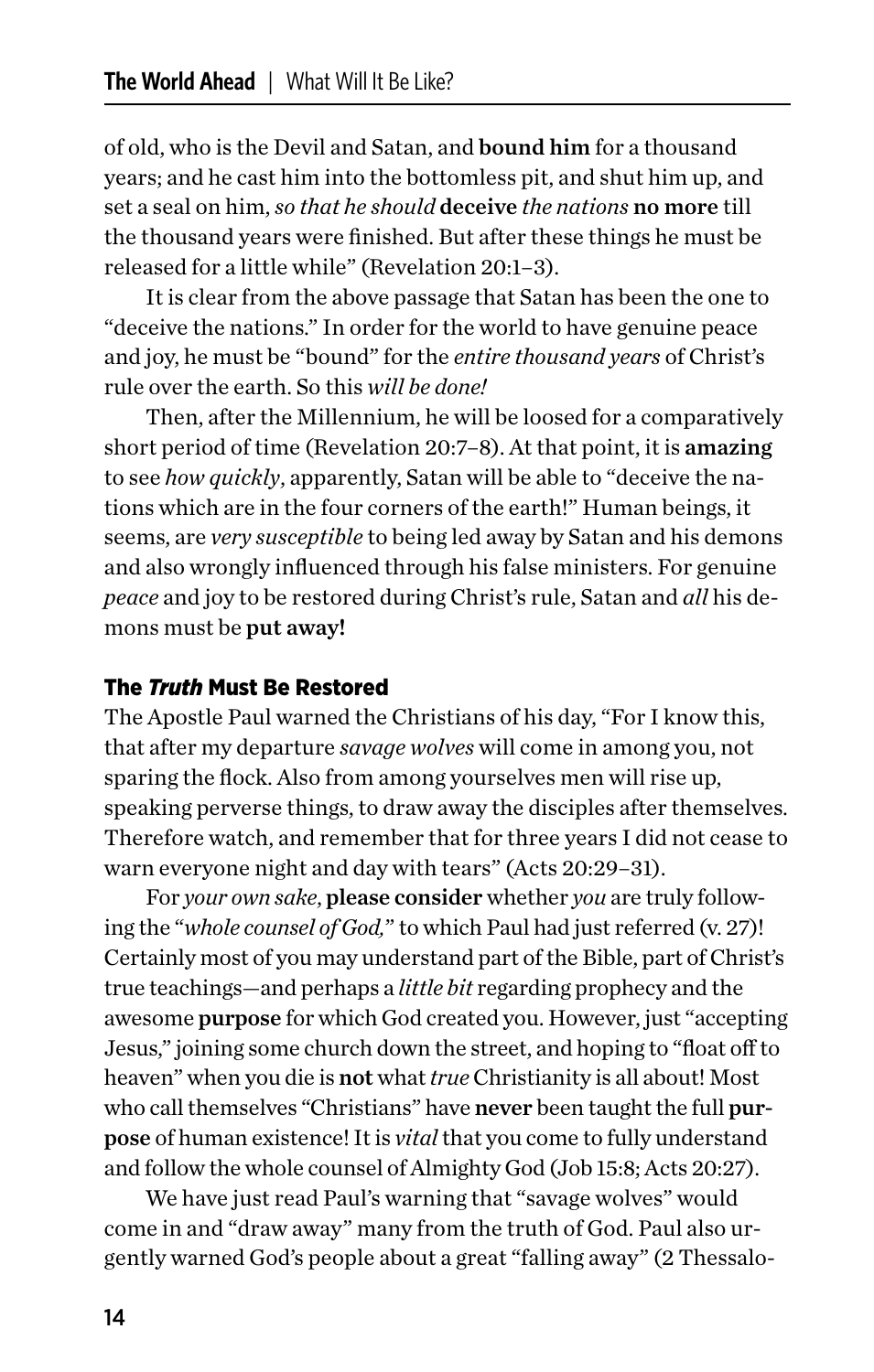nians 2:1–12). He wrote, "For the *mystery of* lawlessness is already at work; only He who now restrains will do so until He is taken out of the way. And then the lawless one will be revealed, whom the Lord will consume with the breath of His mouth and destroy with the brightness of His coming" (vv. 7–8).

What did Paul mean by "lawlessness"? Was Paul describing mere human laws being violated? No! Paul was obviously referring to something more than "traffic laws" being violated. Paul was describing a religious system—the "*mystery of* lawlessness"—that was slowly but surely taking over the *name* of Christianity, perverting Christ's teachings and practices, convincing people to abandon God's *great spiritual law!*

Nearly all respected historians know that a *massive change* came over the professing Christian church within a century after Christ and the original apostles died. One historian writes, "For fifty years after St. Paul's life a curtain hangs over the church, through which we strive vainly to look; and when at last it rises, about 120 A.D. with the writings of the earliest church-fathers, we find a church in many aspects very different from that in the days of St. Peter and St. Paul" (Jesse Lyman Hurlbut, *Hurlbut's Story of the Christian Church*, 1918, p. 41, emphasis added).

On *whose authority* did the early bishops make these drastic changes? Did God or Jesus Christ tell them to make His Church *very*  different from the original Church known to Christ and the Apostles?

#### *No way!*

Rather, even *after* His death, Jesus told the Apostles, "Go therefore and make disciples of all the nations, baptizing them in the name of the Father and of the Son and of the Holy Spirit, teaching them to observe all things that I have commanded you; and lo, I am with you always, even to the end of the age" (Matthew 28:19–20).

On *whose authority* did the so-called "church-fathers" do away with—and virtually destroy for their followers—the teachings of Jesus Christ and the original Apostles? The real answer is that they *had no such authority!* That is why God inspired the Apostle Jude to exhort true Christians, "Beloved, while I was making every effort to write you about our common salvation, I felt the necessity to write to you appealing that you **contend earnestly** for the faith which was once for all handed down to the saints. For certain persons have crept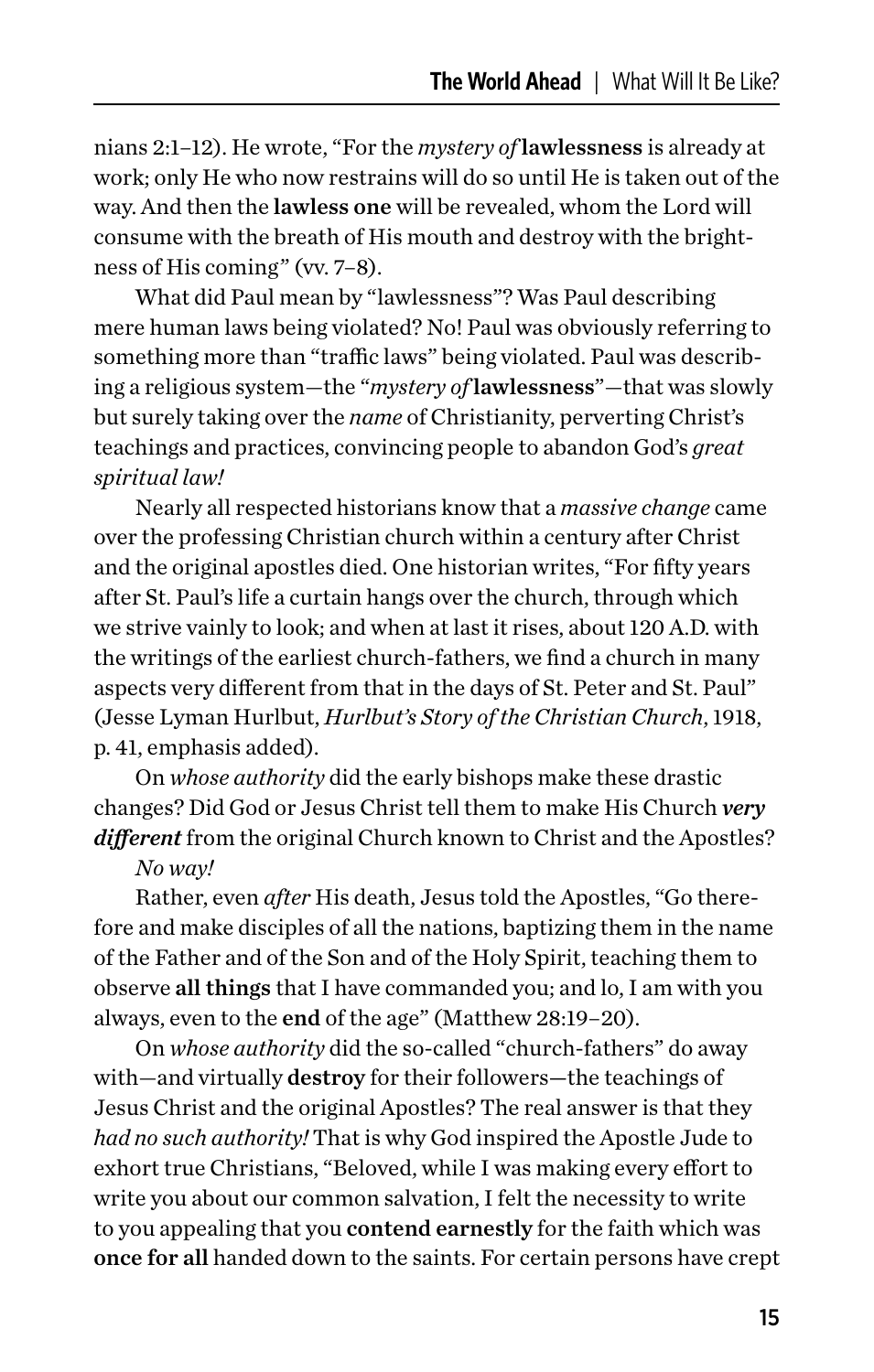in unnoticed, those who were long beforehand marked out for this condemnation, ungodly persons who turn the *grace* of our God into licentiousness and deny our only Master and Lord, Jesus Christ" (Jude 3–4, *NASB*).

Jude tells us that we will literally need to "contend"—*fight*—for the "faith which was *once for all* delivered to the saints." He warns about certain men who "crept in" to turn the concept of grace into "licentiousness"—into a license for deceived people to think that they can disobey God's great spiritual law and still somehow enter the Kingdom of God!

This, my friends, is exactly what most "mainstream" Christians believe today. Many churches *talk* about the Ten Commandments as a good "general guideline." But if you pin them down, the vast majority of mainstream ministers will say that a Christian is not *bound* to keep the Ten Commandments as a way of life! This is *one reason* why God inspired Jude to exhort us to contend for the true faith which was "*once for all* delivered to the saints."

#### *Restore* True Christianity!

What would it mean to restore the original Christianity of Christ and the Apostles? What differences would we find if the "original Christianity" of the New Testament was genuinely taught and practiced once again?

*Wow!* This restoration would involve *far more* than most of you probably realize! Because, as historian Jesse Lyman Hurlbut acknowledged, by 120 AD we find a professing Christian church "in many aspects very different from that in the days of St. Peter and St. Paul."

Respected historian Will Durant wrote:

Christianity did not destroy paganism; it adopted it. The Greek mind, dying, came to a transmigrated life in the theology and liturgy of the Church; the Greek language, having reigned for centuries over philosophy, became the vehicle of Christian literature and ritual; the Greek mysteries passed down into the impressive mystery of the Mass. Other pagan cultures contributed to the syncretist result. From Egypt came the ideas of a divine trinity… and a personal immortality of reward and punishment; from Egypt the adoration of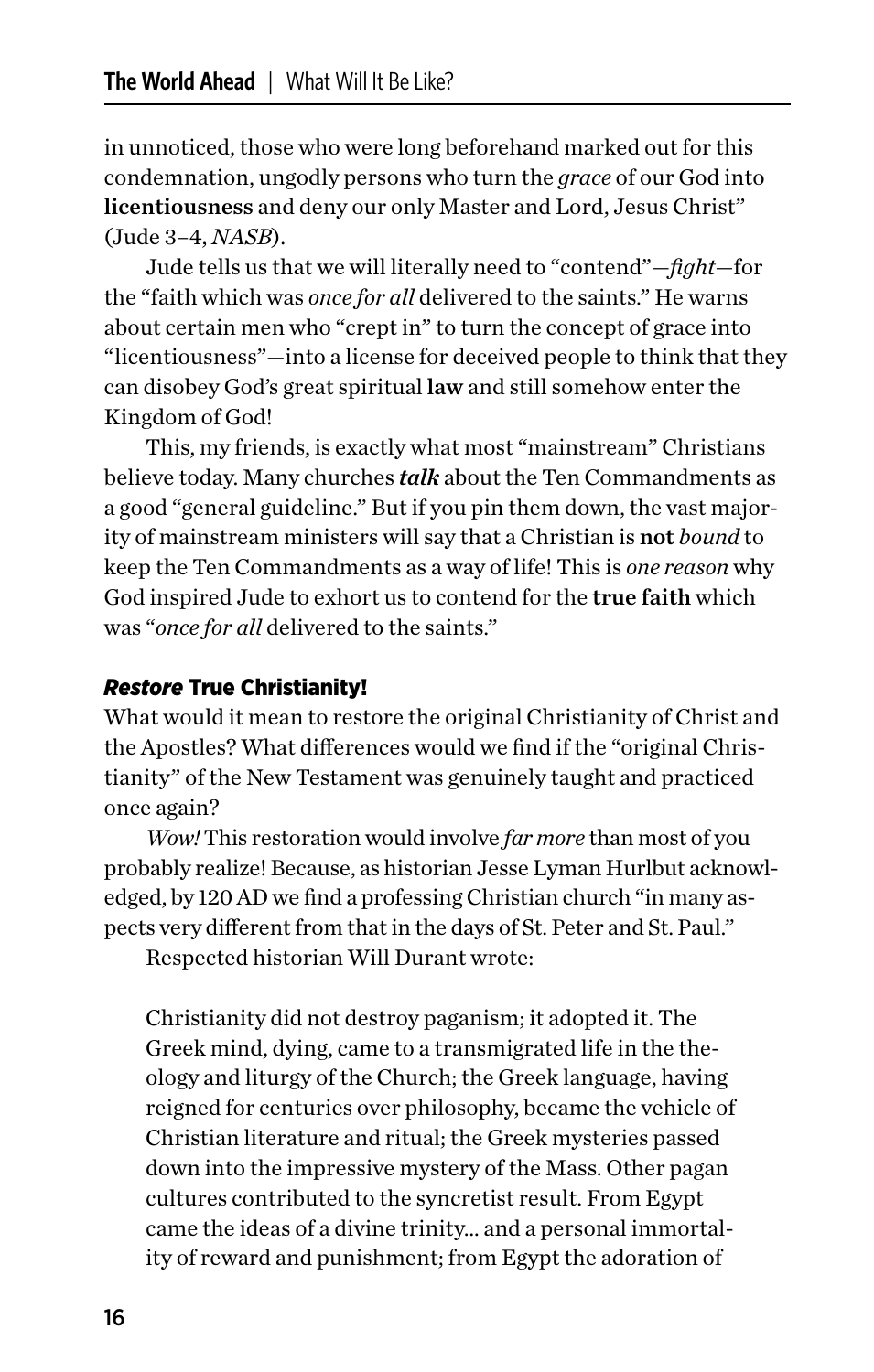the Mother and Child, and the mystic theosophy that made Neoplatonism and Gnosticism, and obscured the Christian creed (*The Story of Civilization*, 1944, vol. 3, p. 595).

For hundreds of years during the Dark Ages, the genuine Christianity of Christ and the Apostles was indeed "obscured." Men wrongly taught, in Jesus' name, a *totally different* way of life and approach to God. False teachers replaced the original Holy Days—commanded by God and observed by Christ and the Apostles—with pagan days and worldly concepts. As Hurlbut wrote, "The forms and ceremonies of paganism gradually crept into the worship. Some of the old heathen feasts became church festivals with change of name and of worship. About 405 A.D. images of saints and martyrs began to appear in the churches, at first as memorials, then in succession revered, adored, and worshiped" (*Hurlbut's Story of the Christian Church*, p. 79).

At that time, false believers presenting themselves as "Christians" gradually introduced "heathen feasts" such as Christmas, Easter, and All Saints Day into the professing Christian church. But what about the fourth commandment of Almighty God? What about the commanded *weekly* day of rest and worship? "As long as the church was mainly Jewish, the Hebrew Sabbath was kept; but as it became increasingly Gentile the first day gradually took the place of the seventh day" (p. 45).

Was this God's idea? Did God *gradually* change His divine law so His worshipers could honor the "day of the sun"—*Sunday*—as the pagans had done for centuries?

*No way!*

As scores of authorities acknowledge, the early true Christians— Gentiles and Jews alike—all worshiped on the *seventh-day* Sabbath. Historians agree that this continued for at least a generation or two after the deaths of the Twelve Apostles! God did *not* change His law. The Apostle Paul instructed Christians, "Imitate me, just as I also imitate Christ" (1 Corinthians 11:1). The Apostle John observed, "He who says he abides in Him ought himself also to walk just as He walked" (1 John 2:6).

These two Apostles, like all the others, knew that Jesus Christ came to show the perfect example, and that Christians *ought to follow His example,* strengthened by the Holy Spirit. This was the common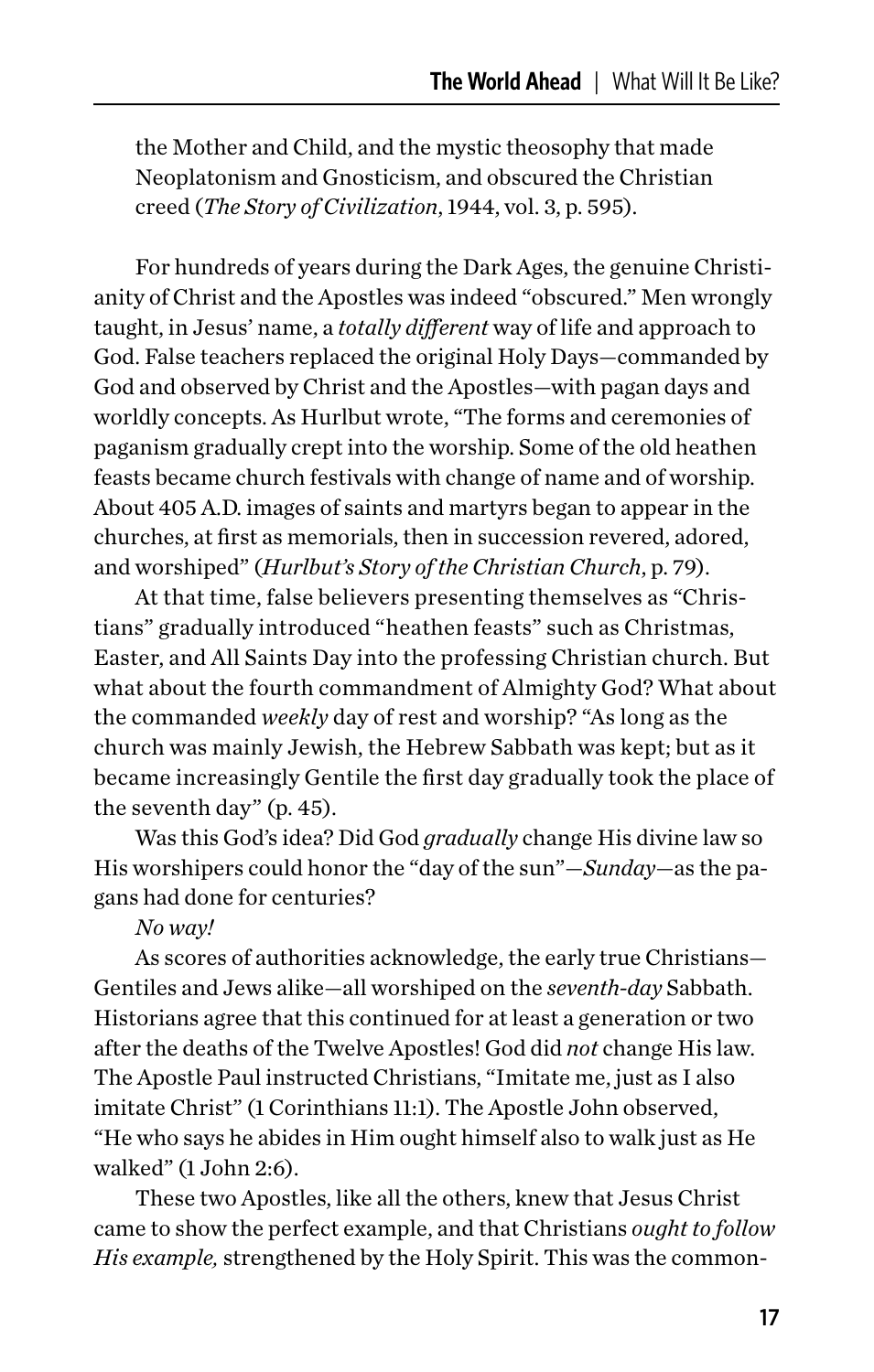place understanding in the Apostle Paul's day, as Christianity spread across the Roman Empire. Historians acknowledge this fact, as the following meaningful quotation reminds us:

Everywhere, especially in the East of the Roman Empire, there would be Jewish Christians whose outward way of life would not be markedly different from that of Jews. They took for granted that the gospel was continuous with [the religion of Moses]; for them the new covenant, which Jesus had set up at the Last Supper with His disciples... did not mean that the covenant made between God and Israel was no longer in force. They still observed the feasts of Passover, Pentecost and Tabernacles; they also continued to be circumcised, to keep the weekly Sabbath and the Mosaic regulations concerning food. According to some scholars, they must have been so strong that right up to the fall of Jerusalem in A.D. 70 they were the dominant element in the Christian movement (W.D. Davies, "Paul and Jewish Christianity," *Recherches de Science Religieuse: Judéo-Christianisme*, 1972, pp. 71–72).

So, for about the first 40 years after Christ's resurrection, the true Church of God—keeping God's weekly and annual Sabbaths—was the "dominant element" among those who called themselves "Christians." True Christians were still following the example set by the Jerusalem Church of God!

Who dared to change all of that?

#### What Was Original Christianity Like?

The inspired Apostle Paul told the Ephesian elders, "For I have not shunned to declare to you the whole counsel of God. Therefore take heed to yourselves and to all the flock, among which the Holy Spirit has made you overseers, to shepherd the church of God which He purchased with His own blood" (Acts 20:27–28).

If one could have looked in on the "church of God which is at Corinth"—as Paul addressed the Corinthian Christians—what way *of life* would one have observed among these Gentile Christians? What laws of God and biblical teachings would stand out as being *different*  from mainstream "Christianity" as it is practiced today?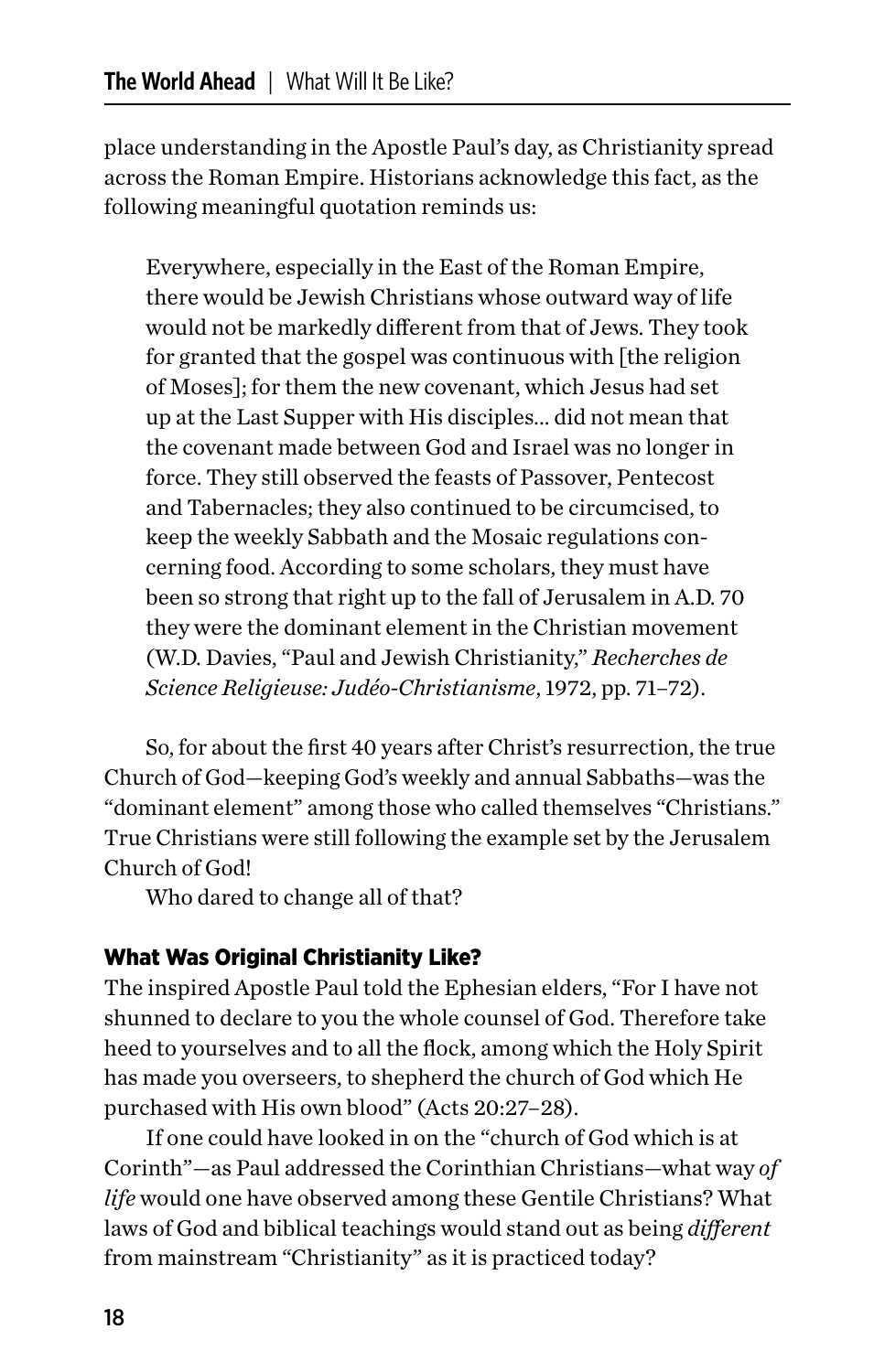First, even to be present with the early Christians when they met, one would need to grasp the vital importance of obeying *each* of the Ten Commandments—including the Fourth Commandment, for the Fourth Commandment states, "Remember the Sabbath day, to keep it holy. Six days you shall labor and do all your work, but the seventh day is the Sabbath of the LORD your God. In it you shall do no work: you, nor your son, nor your daughter, nor your male servant, nor your female servant, nor your cattle, nor your stranger who is within your gates" (Exodus 20:8–10).

This commandment, above all others, reminds the believer that the *true* God is the Creator. God made the *seventh* day "holy time"—not Sunday, which is the *first* day of the week. He did this right at the *time of creation*—long *before* there were any Jews, for the Sabbath was not made only for the Jews! Jesus Christ Himself said, "The Sabbath was made for man" (Mark 2:27). It was made *when* human beings were made, then later was made part of the codified spiritual law—the Ten Commandments—which God Himself wrote on two tablets of stone (Exodus 34:28).

Worshiping regularly on the seventh day—the day that begins at what we today call Friday at sunset, and continues until sunset on Saturday—the early Christians were always mindful that the true God was the Creator of heaven and earth, who gave the Ten Commandments that reveal the basis of the right way of life! And the early Christians *also* observed the *annual* Holy Days—seven annual festivals directly commanded in the Bible, for Christ and the Apostles taught Christians to live "by every word of God" (Luke 4:4) and the only written word of God then available was what we call the Old Testament.

From the Old Testament book of Zechariah, the early Christians would have read and understood that when the Messiah returns to earth as King of kings, He will direct all nations—Jews and Gentiles alike—to keep the Feast of Tabernacles, one of the seven annual festivals that God commanded His people to observe.

As Zechariah wrote, "And it shall come to pass that everyone who is left of all the nations which came against Jerusalem shall go up from year to year to worship the King, the LORD of hosts, and to keep the *Feast of Tabernacles*" (Zechariah 14:16). Then the prophet goes on to tell us that God will shut off the rain from *any* nation refusing to "keep" the Feast of Tabernacles (v. 17)! This, my friends, will occur during the soon-coming rule of Jesus Christ!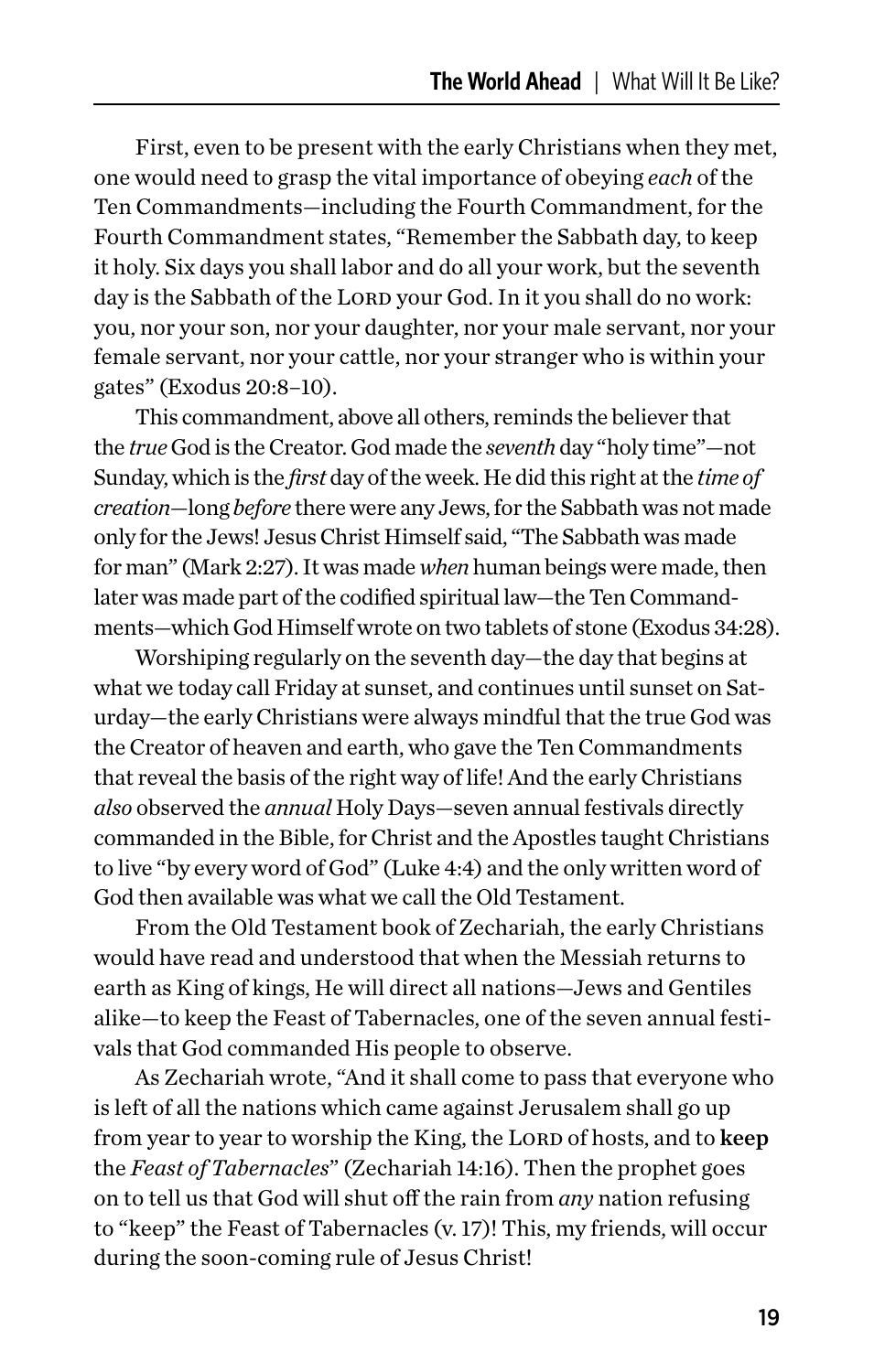#### Christ Means Business!

Does it sound as though the *genuine* Christ of your Bible means business when He commands obedience to God's laws? Yes, it does! And "Jesus Christ is the same yesterday, today, and forever" (Hebrews 13:8). Are *you* familiar with that aspect of the biblical Jesus Christ?

Meeting with the original Christians at Corinth, one would also note that they were *not* observing Easter. Rather, they kept the *Passover* and Days of Unleavened Bread, two of God's commanded annual observances (1 Corinthians 5:6–8). After reminding them that Jesus Christ was sacrificed as our Passover, Paul instructed the Christians at Corinth, "Therefore let us keep the feast" (v. 8). Since Paul's whole context here involves the Passover and Unleavened Bread, it is obvious that he was exhorting these *Gentile Christians* to keep the Feast of Unleavened Bread—the Feast observed in connection with, and occurring just after, the Passover!

Also, if we met regularly with the early *church of God* at Corinth, we would hear one of the elders reading Paul's first letter to them, in which he wrote, "But I will tarry in Ephesus until Pentecost" (1 Corinthians 16:8). Pentecost? Perhaps you thought that Pentecost was a one-time event when the Church began, when Peter preached to a massive crowd and 3,000 people were converted (Acts 2).

No. Pentecost was also one of the seven annual festivals—listed in Leviticus 23—that the early Christians observed. These festivals point out and help us commemorate the great plan that God is working out here on the earth. Without observing these true *biblical* Holy Days—which Christ and the early Church observed—*most of today's churchgoers are in* total ignorance *of*the plan *that God is working out among humanity today!* We have prepared a well-documented booklet that *fully explains* these God-given festivals and their meaning, titled *The Holy Days: God's Master Plan*. Please write for your free copy.

With all of the above information in mind, it should be obvious that this world has been *really messed up* by Satan the devil! This powerful spirit being—the present "god" of this world—has deceived most professing ministers, most teachers and educators, and the vast majority of people on this earth today! God's word makes that *very plain!*

Therefore, we can more fully understand *why* and *how* this world has jumped "off the track" in so many ways, for its religious system including *scores* of false beliefs and concepts about God and His en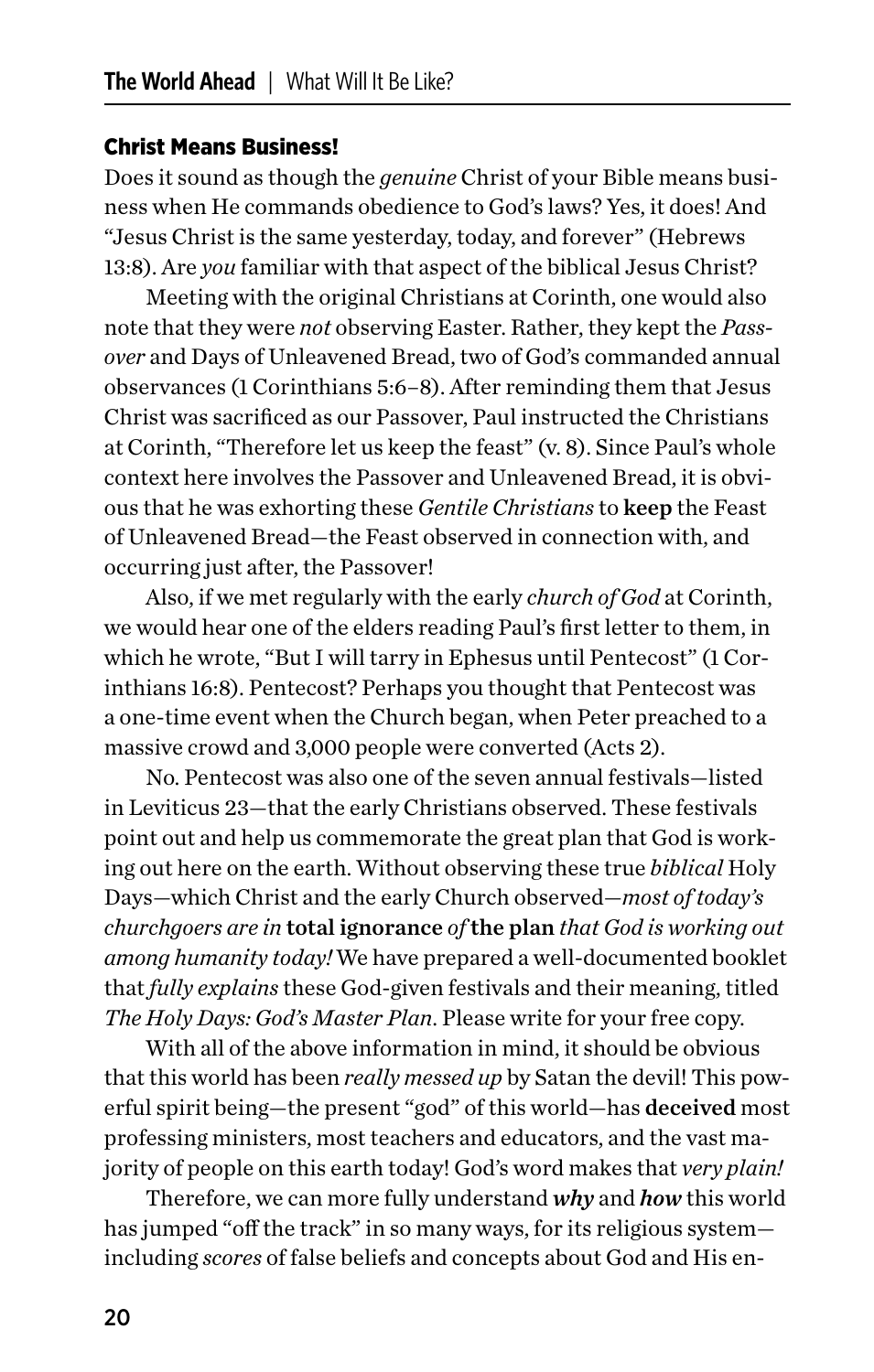tire plan of salvation—its educational system, its political system, and the entire structure of this world has been perverted by the cunning machinations of Satan the devil. The modern "system" of this world is called "Babylon" in your Bible. That is why God commands His true saints, "*Come out* of her, my people, lest you share in her sins, and lest you receive of her plagues" (Revelation 18:4). So, we *must do just that* and realize that there is an urgent need for the "times of restoration of all things, which God has spoken of by the mouth of all His holy prophets since the world began" (Acts 3:21).

#### *Education* in the World Ahead

Since Satan the Devil has completely confused mankind in its pursuit of religion, it should come as no great surprise that he has also confused and misguided people in their pursuit of education. Jesus Christ said, "Every tree that does not bear good fruit is cut down and thrown into the fire. Therefore by their fruits you will know them" (Matthew 7:19–20).

The "fruits"—the results—of modern education are all too obvious for one who has eyes to see. Most historians profoundly realize that Germany was the "most educated" nation in the world just prior to World War II. Proportionately, Germany had more men and women with advanced academic and professional degrees than any nation on the face of the earth! But it was the *wrong kind* of education, which prepared millions of these "educated" people to fall for Adolf Hitler's lies and to allow their "educated" nation to participate in the torture and extermination of *millions* of Jews and others!

This education—so often repeated, to an extent, even in our modern society—consists primarily of learning about *material things.* It almost *totally neglects* the spiritual aspects of life. It almost totally neglects *character development*—the teaching of *right values*, of *respect* for those in positions of authority, and of the very purpose for human life, for indeed the "great educators" in our colleges and institutions of higher learning *do not know* these values or this purpose even themselves! So, how can they possibly be expected to impart this kind of understanding and knowledge to others?

Therefore, the "fruits" of higher education in today's society all too often involve higher rates of *suicide*, broken homes, the development of a cynical and agnostic view of God and the Bible, and the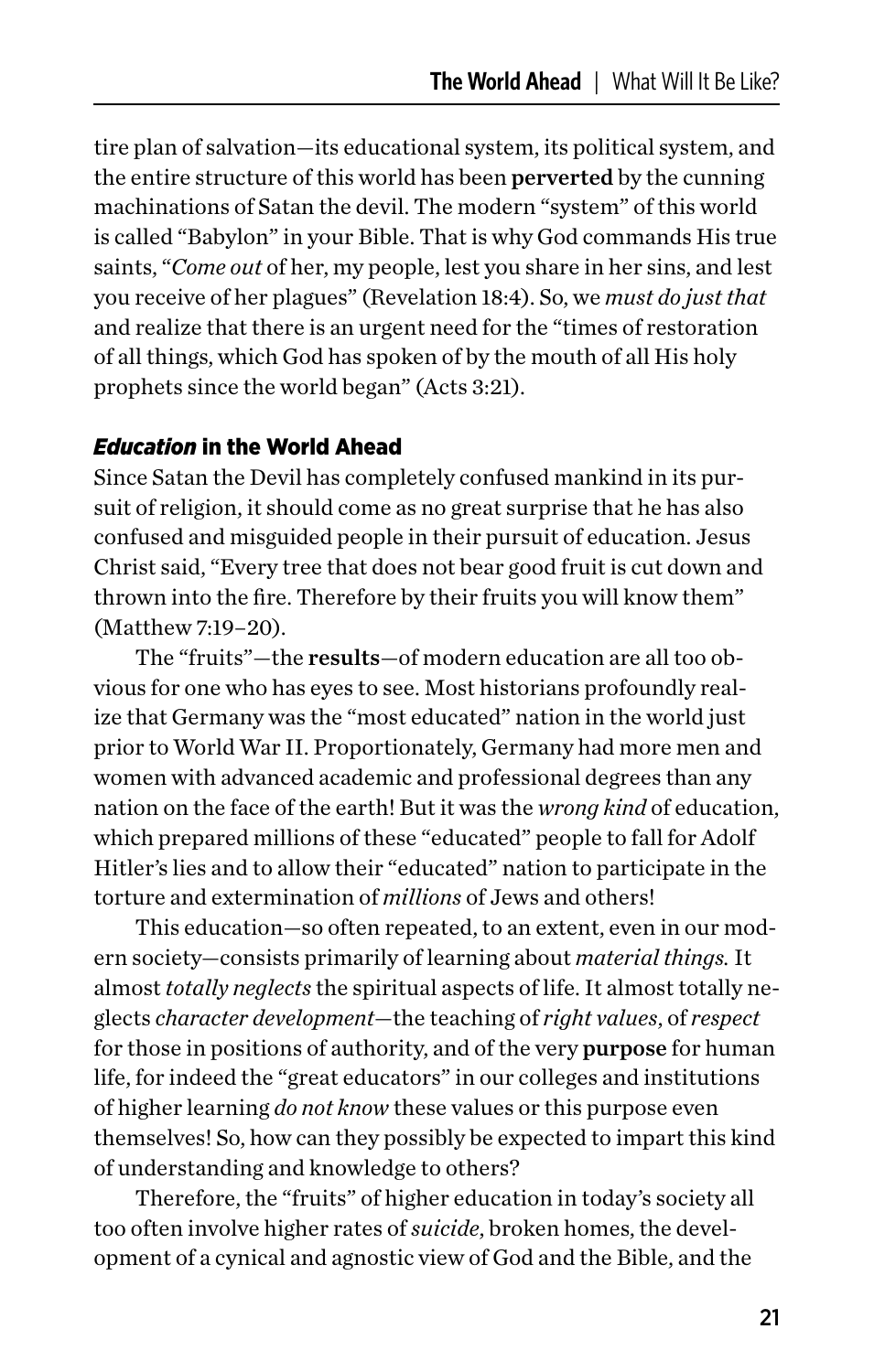breakdown of respect for parents, leaders, and others in general. Certainly, a fair degree of technical and materialistic information may have been imparted. But the understanding and values that *make life worth living* are almost totally neglected!

#### A New *Educational* System

When you read the *dozens* of passages about Christ's coming government, it is obvious that an *entirely different* educational system will soon be set up over this entire world! The *basis* of this educational system will be the *true* knowledge of God and His way of life! The modern "intelligentsia" of this world may sneer at this. But during the Millennium, teachers will spread *genuine* knowledge that will bring about *peace* and *joy*. Certainly students will be taught the "three R's"—reading, writing and arithmetic. They will also be taught true science—and we should note that much of modern science is correct and extremely helpful. But they will also come to understand that behind this magnificent and intricate creation is the "Supreme Mind"—the God who is the Creator of heaven and earth and who created us for a purpose. They will learn not only the physical laws that give order to our world, but also the spiritual laws that regulate human happiness and well-being.

It is often more difficult to unlearn untruths and wrong concepts than it is to learn the pure truth in the first place. So, it may take a generation or two to help people truly understand the awesome and wonderful ways of God that affect every phase and facet of life. As part of this way of life, people will enjoy the right kind of music, art, and literature. There will be no more vile and pornographic scenes in whatever entertainment may be available.

God *created us* male and female. Notice His first command to Adam and Eve: "Be fruitful, and multiply, and replenish the earth, and subdue it" (Genesis 1:28, *KJV*). So, God is not against sex! Rather *He created* it as a wonderful and beautiful thing to draw a young man and woman together and to help solidify their relationship in marriage and also, obviously, bring about the begettal of children, for God is a family and wants the *human family* to learn lessons of giving, sharing, and serving so we can later serve in *His* Family throughout all eternity. So, during the Millennium, there will be none of the vile emphasis on sex as merely a mechanical thing apart from genuine love and out-flowing concern in marriage. Rather, entire courses may be offered on "How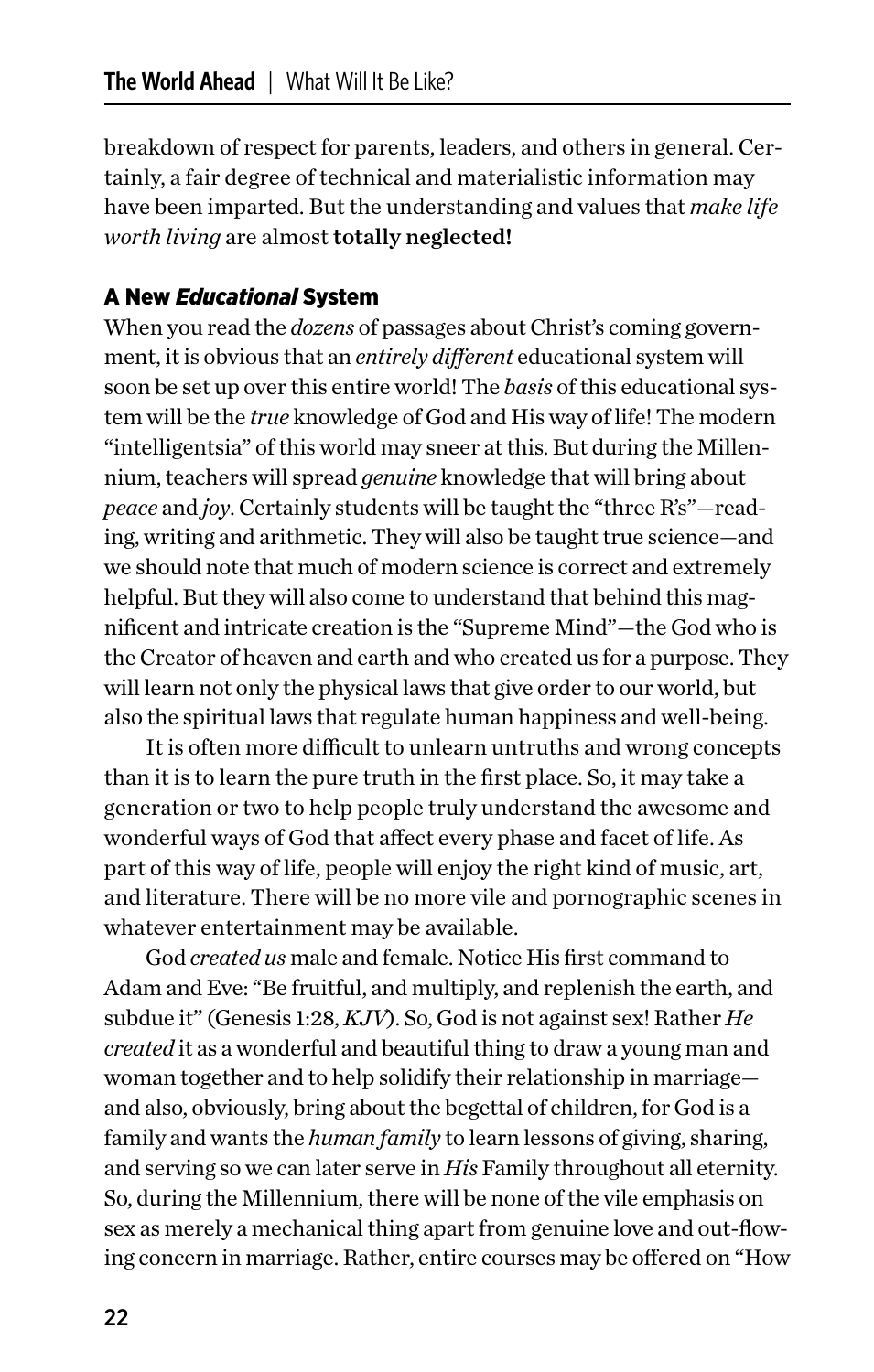to Have a Happy Marriage," "How to Rear Children," "How to Organize a Family Budget," and similar topics of practical benefit.

You may be thinking, *"That sounds old-fashioned."* Maybe it does in our present circumstances. But the *result* of this pure teaching, pure entertainment, and pure *way of life* permeating our entire culture will be happy families, happy children, and a depth of joy and peace—and even financial prosperity—beyond what humanity has ever before known.

All through our present society, in America and elsewhere, we constantly behold the spectacle of dishonest politicians, businessmen, and other leaders. But in the Millennium, there will be *no such thing* as a "WorldCom scandal" or an "Enron scandal." People will not be taken advantage of by corrupt leaders in government, business, or our vain and corrupt educational system. Rather, as we have seen, Christ will set up a kingdom and decide with equity for the benefit of the meek of the earth!

Part of this new teaching will also involve *racial relations,* for God commanded His people to be fair and equitable to the "stranger" in ancient Israel—and *how much more* under the New Covenant! God told His people in Israel, "And if a stranger dwells with you in your land, you shall not mistreat him. The stranger who dwells among you shall be to you as one born among you, and you shall love him as yourself; for you were strangers in the land of Egypt: I am the LORD your God. You shall do no injustice in judgment, in measurement of length, weight, or volume" (Leviticus 19:33–35). Racial and ethnic "minorities" will no longer be oppressed by the majority in any part of the world under Christ's coming government!

#### True Education Begins At Home

Nearly all authorities acknowledge that education should ultimately begin in the home. Yet *far too few* parents, today, realize this responsibility or take the time to perform it. As the God of the Bible told His people in ancient Israel, "And these words which I command you today shall be in your heart. You shall teach them diligently to your children, and shall talk of them when you sit in your house, when you walk by the way, when you lie down, and when you rise up. You shall bind them as a sign on your hand, and they shall be as frontlets between your eyes" (Deuteronomy 6:6–8).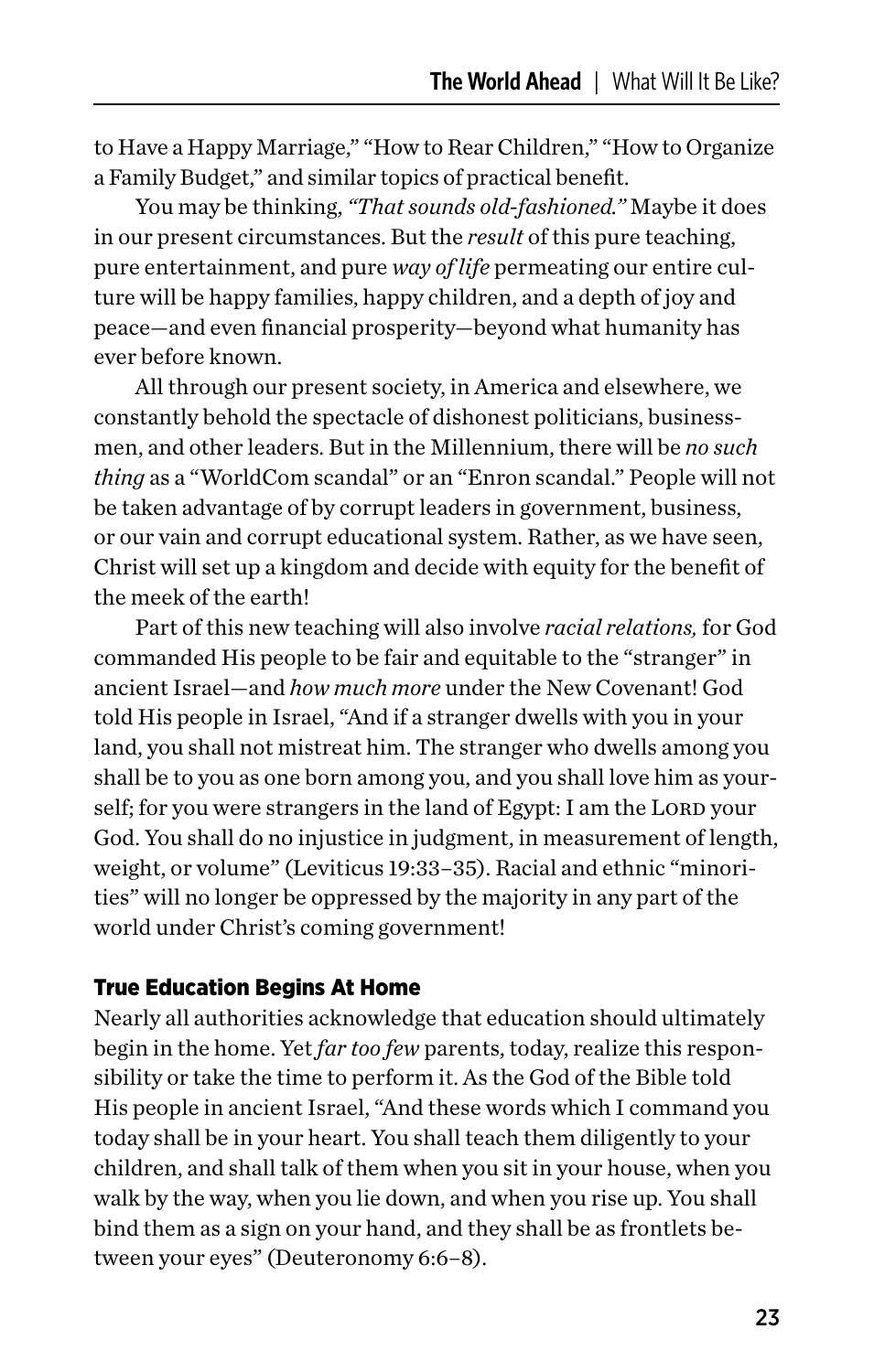So, the God who gives us life and breath *expects* parents to teach their children—from infancy—a *right way of life.* That way is based upon loving and honoring their Creator. It is based upon loving and honoring their parents—which is the *fifth* of the Ten Commandments. It is based upon teaching human beings how to properly *respect* every human being made in God's image. In fact, the entire panorama of "statutes" given in the Old Testament has to do with fairness, equity, kindness, and out-flowing concern for human beings. This is realized far too little in today's world.

One of the major hindrances to parents teaching their children in the home began during World War II. For the first time, countless millions of women began to work outside the home—and, as a whole, many never *fully returned to the home!* So, the modern mother is often too busy and too exhausted to *spend countless hours* working with her young sons and daughters—*teaching* them a right way of life, *teaching*  them basic knowledge of proper speech, arithmetic, and general practical values. Often, the money earned by these young working mothers is mostly consumed by extra taxes, extra expenses for wardrobe, travel, childcare, and other needs associated with the job. So, *very little* or *nothing* may ultimately be added to the "extra" money available for the family. If there is any "extra," it is often spent on getting a second television set, a second car, and things that frankly do not contribute to the overall good of the family or society in the end. In fact, the time and effort *taken away* from the tremendous benefit of being a full-time mother does not compare!

Therefore, during the Millennium, women will be truly "liberated" to spend more time at home *with their own children.* As in the past, and as in many cultures even today, families will be somewhat larger—and, as a result, children will be more *balanced* as they interact with more siblings under the direct guidance of parents. There will be more "family gardens" where vegetables and fruits are raised. Perhaps more animals will be purchased, such as cows, goats, and horses, so that the children can become aware of where milk actually comes from! It may seem strange to some older folks, but *millions* of young people today have a hard time relating to the fact that the milk they drink does not come from a factory, but is squirted out of the udder of a cow! I, personally, have experienced younger folks being disoriented as they realized where their milk actually came from!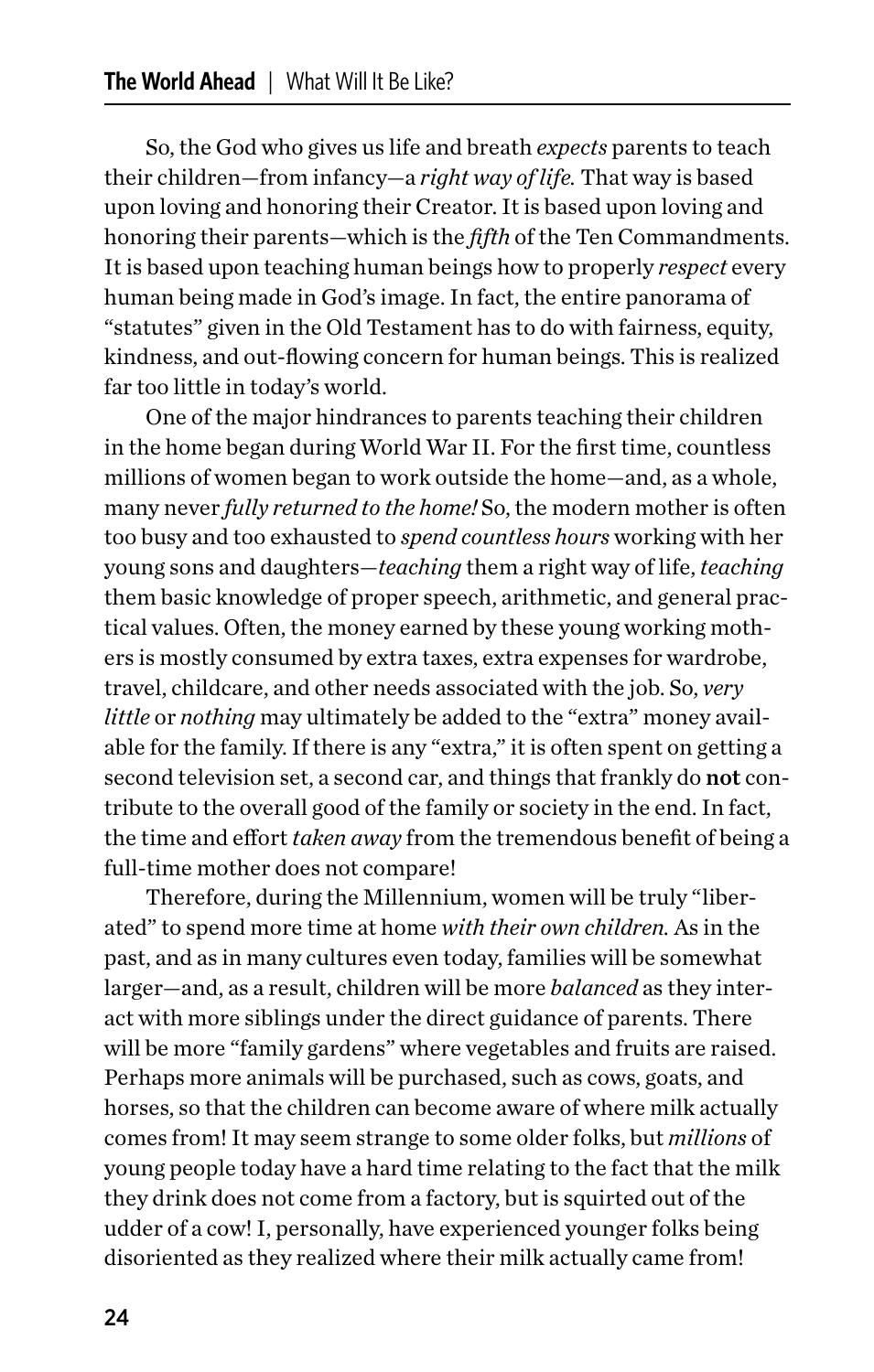Certainly, all of the above will help children understand that their food and clothing come from the soil, and that the Creator who *guides the weather* is ultimately involved in everything that we eat, wear, and use.

Being *cut off* from nature—and from practical living such as outlined above—has, in fact, produced millions of disaffected young people to whom human life is cheap, who think teachers and parents are there to be *disrespected,* and who have no concept of God as the Creator of all that is. These young people, therefore, end up feeling extremely "empty" after a while and it is a fact—as indicated before that the more highly educated young people in today's society have the *highest rates* of suicide!

In spite of the sarcasm and cynicism that may be expressed by modern "educators" regarding teaching the right ways of life outlined above, the "fruits" of modern education speak for themselves.

#### *Respect* for Teachers

Within the setting of peaceful, semi-rural communities during the Millennium, there will be top-quality teachers. These teachers will be well-compensated and highly respected—totally unlike in today's perverse society, where teachers often live in near-poverty and face countless obstacles doing their jobs, while school drop-outs can earn millions of dollars for yelling and screaming a kind of "music," for jumping around on a playing field, or even literally beating up on each other. In the world ahead, mankind's values will be *totally changed*. People will produce something worthwhile and will be *properly paid for it!*

Under Christ's coming government, teachers in educational institutions will be of *outstanding character.* The Bible reveals this approach again and again. Teachers will set *examples* that students will come to appreciate and want to follow. In the world ahead, teachers will not only be personable; they will share genuine out-flowing concern for their students, sharing their own lives and taking a deep interest in their students' lives in every helpful way.

Yet they will not just be "social workers" or "babysitters" as is so common today. Teachers in the world ahead will offer a demanding curriculum and will set high academic standards to give students the genuine sense of satisfaction that comes from succeeding at real work.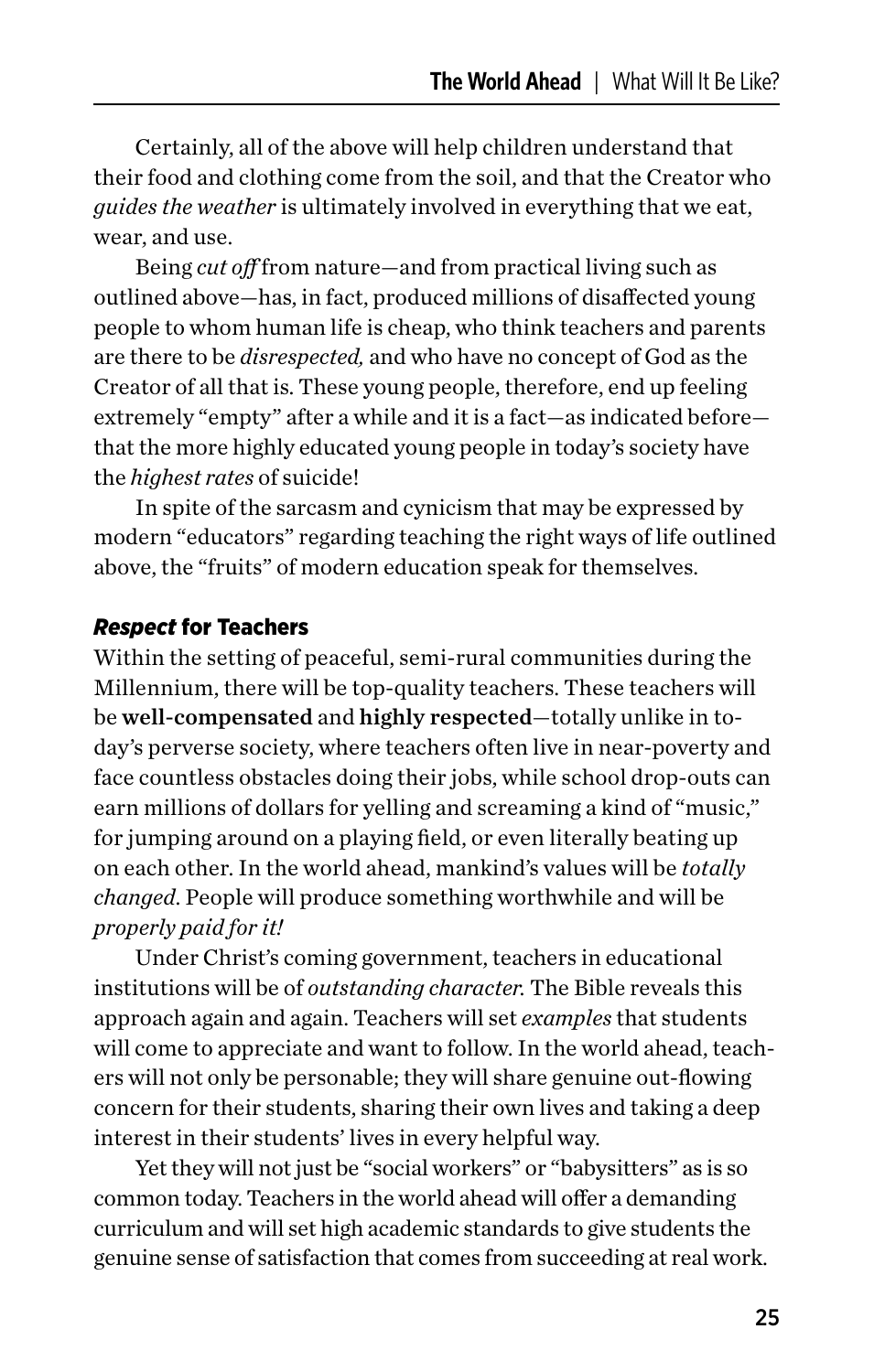And since the knowledge they impart will be *practical*—as well as being taught by highly respected individuals—students will learn to appreciate the challenge as they grow in true knowledge and understanding.

Schools and colleges will no longer be "academic factories" turning out thousands of young people educated only in technical information. Rather, they will be community-based educational institutions designed to *further* the basic training that has already been given in the home regarding right principles of living, practical knowledge, and technical information with the understanding of *how* to use this knowledge to genuinely further the well-being of the entire world.

During the Millennium, teachers will know that their students are, with only the rarest exceptions, being trained well at home by both parents. So, teachers will be confident in playing a role of supplementing what parents have done. There will be close communication and cooperation between parents and teachers, and between teachers and students. Schools and families will mutually support each other in developing well-rounded and competent individuals, for they will live in a society based upon the principles of the Creator, which will bring a depth of *peace,* prosperity, and productiveness beyond anything man has ever known.

#### Agriculture and Health

During the Millennium, the entire approach to agriculture and health will be vastly changed from the emphasis we see today in many "mega-farmers" and agro-businesses. Today, profits reign supreme, at the expense of food quality and health. But in the world ahead, with the living Jesus Christ *directly in charge*, farmers will have what the Bible calls the "fear of God" guiding them. They will be willing—even eager—to *genuinely serve* their fellow human beings in how they produce and distribute agricultural commodities.

This will even involve the way they take care of the soil. In our modern day, mechanization has sped up mankind's ability to use and abuse—the earth. Vast acreages of deserts have been turned into productive farmlands. Because of the *misuse* of our soil, vast areas of the earth are also *returning to desert.* This will help bring about the coming famines prophesied by Jesus Christ (Matthew 24:7).

Under Christ's rule, however, farmers will be careful to use natural fertilizers and environmentally friendly techniques to ensure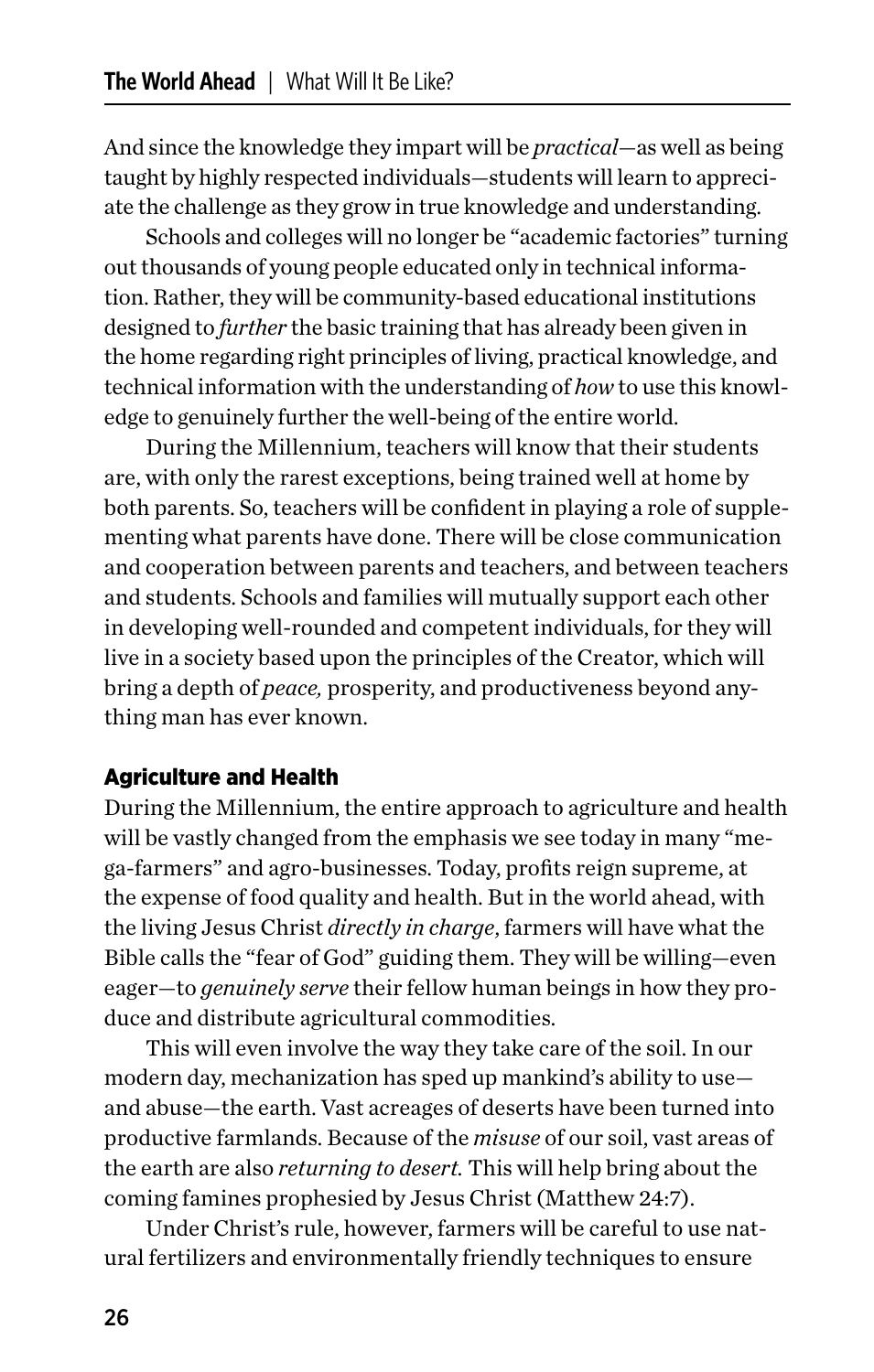that the soil is not drained of the nutrients that nature provides under optimum circumstances.

In today's world, the meat we eat is often a "chemical soup" of hormones and drugs designed by scientists to speed the growth of animals and maximize farm profits. But when we feed drugs to our livestock, we end up eating those drugs ourselves. For more than 20 years—from the 1950s through the 1970s—many American farmers put a chemical called stilbestrol in cattle feed to enhance the growth of their animals. This chemical, which in some countries was given to pregnant women to prevent miscarriages, was withdrawn from the market after it was linked to increased risk of cancer—but not until it had put hundreds of millions of people at risk.

Another unhealthy trend among cost-conscious farmers is the feeding of dead animals to live animals. This practice causes disease to spread dangerously throughout herds. One disease found in cattle, bovine spongiform encephalopathy (also known as "mad cow disease"), can spread to human beings as the brain-wasting Creutzfeldt-Jacob disease when a person eats meat from a diseased cow.

#### *Why such practices?*

As in so many other aspects of modern society, the motive is *greed*. Our businessmen—and often the authorities who ought to be properly guiding them—are far more interested in making more money or getting a "payoff" than in making sure that the health of their fellow human beings is best protected!

Today, in America, we see vast acreages being set aside to grow corn because some farmers believe they can make more money selling it to produce ethanol. So, they let their wheat crops diminish. Now, the cost of a bushel of wheat has skyrocketed, and the world's supply of wheat to make bread—and other products—is at an all-time low. Yet the populations in many areas continue to explode and increasing hundreds of millions of people are subsisting on *starvation* diets!

#### Teachers of *Joy!*

Undergirding *everything* we have described in this booklet is the inspired realization that the *Family of God* will be the ultimate teachers in the Millennium. That family will include not only God and Jesus Christ, but also God's Spirit-born sons and daughters who are now being trained as "teachers" for the Millennium, for the Bible makes it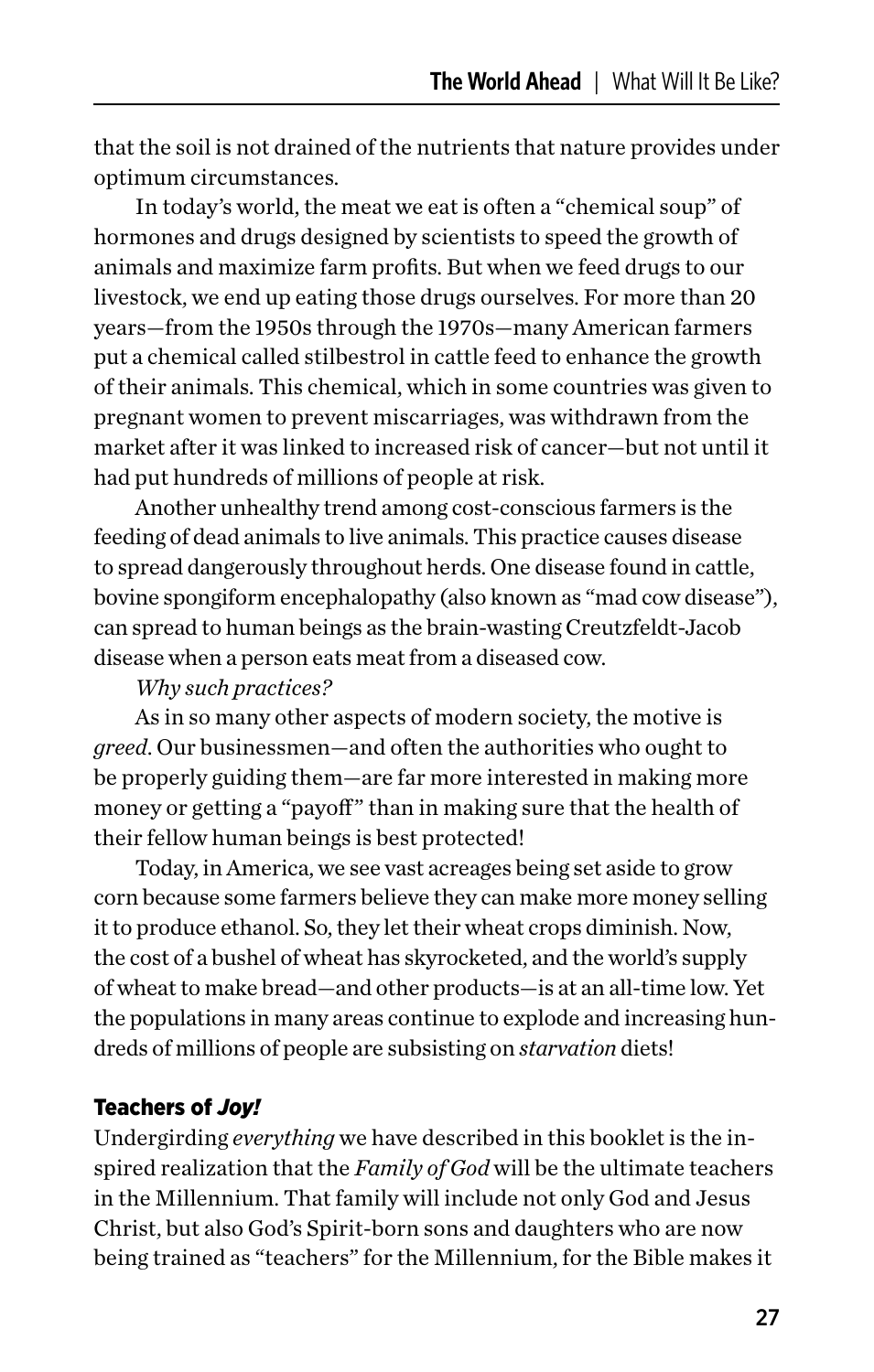clear that the priests in ancient Israel were—outside of the home—the primary teachers in that society. And your Bible clearly reveals that true Christians, today, are called to be "priests"—or teachers—for the Millennium. The inspired song of the saints helps us understand our ultimate goal: "And they sang a new song, saying: 'You are worthy to take the scroll, and to open its seals; for You were slain, and have redeemed us to God by Your blood out of every tribe and tongue and people and nation, and have made us *kings* and priests to our God; and we shall reign on the earth'" (Revelation 5:9–10). So, we see that the true saints of God will not only be "kings" assisting Christ as King *of* kings (Revelation 19:16), but *teachers* as well!

We will be assisting Christ in helping reorganize the *entire system* of this world's governments, educational systems, judicial systems, social systems, and religious systems! It will be a *tremendous* opportunity and challenge! All over this earth at Christ's return, literally *hundreds of millions* of human beings will come back from various forms of slavery and subjugation. What is predicted for Israel is only a "type" of what will happen to everyone at that time. God's word states, "They shall come with weeping, and with supplications I will lead them. I will cause them to walk by the rivers of waters, in a straight way in which they shall not stumble; for I am a Father to Israel, and Ephraim is My firstborn…. Therefore they shall come and sing in the height of Zion, streaming to the goodness of the  $LORD$ for wheat and new wine and oil, for the young of the flock and the herd; their souls shall be like a well-watered garden, and they shall sorrow no more at all" (Jeremiah 31:9, 12). Later, God tells His people, "Thus says the Lord: 'Refrain your voice from weeping, and your eyes from tears; for your work shall be rewarded, says the LORD, and they shall come back from the land of the enemy. *There is* hope *in your future, says the Lord, that your children shall* come back *to their own border*'" (vv. 16–17).

Still later in this chapter, God reveals the basis for the entire way of life and the joy that will come to the world at that time: "Behold, the days are coming, says the LORD, when I will make a new covenant with the house of Israel and with the house of Judah—not according to the covenant that I made with their fathers in the day that I took them by the hand to lead them out of the land of Egypt, My covenant which they broke, though I was a husband to them, says the LORD.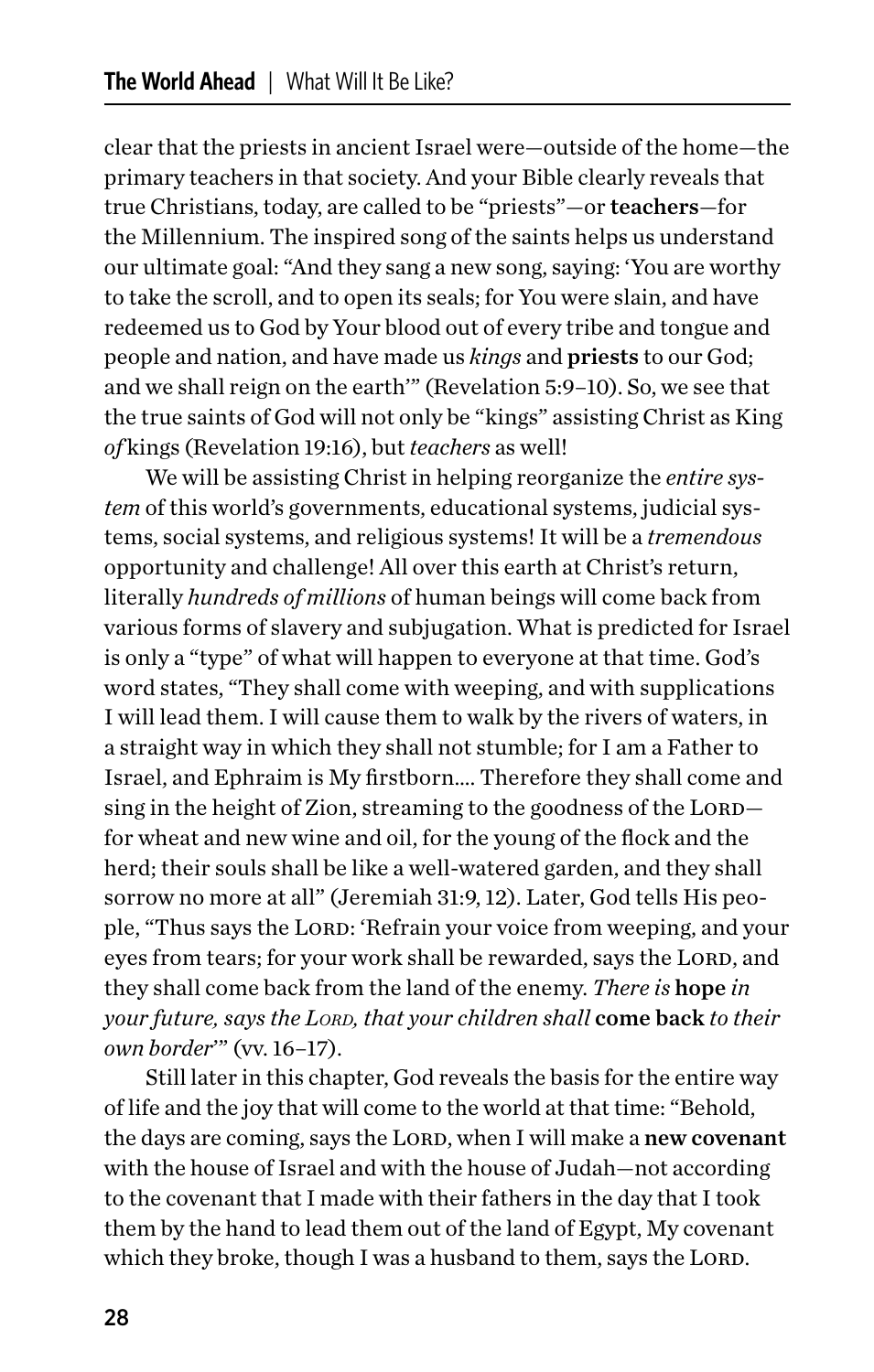But this is the covenant that I will make with the house of Israel after those days, says the LORD: *I will put* **My law** *in their minds, and write it on their hearts*; and I will be their God, and they shall be My people. No more shall every man teach his neighbor, and every man his brother, saying, 'Know the LORD,' for they all shall know Me, from the least of them to the greatest of them, says the LORD. For I will forgive their iniquity, and their sin I will remember no more" (vv. 31–34).

The Ten Commandments, the magnificent spiritual law that God gave to Abraham and his servants (Genesis 26:5) *long before* it was codified for Israel, reveal a *way of life* that will enable all mankind to learn how to love and serve our Creator and *have His divine blessing*, and how to truly love our fellow human beings—thus attaining an unprecedented depth of peace and joy.

In the New Testament, God revealed through the Apostle John, "Blessed and holy is he who has part in the first resurrection. Over such the second death has no power, but they shall be priests of God and of Christ, and shall reign with Him a thousand years" (Revelation 20:6). The "overcomers"—the true saints of God—are called to be "priests" of God and of Christ and will obviously *assist Christ* in introducing the right way of life to the entire world.

#### What a *magnificent future!*

Every human being on earth can look forward to a time when those still living will be directly taught by the Spirit-born sons and daughters of God in a way that is based totally on love and out-flowing concern. It is difficult for many to genuinely believe God's word. But, for those of us who can, God tells us, "And we have known and believed the love that God has for us. God is love, *and he who abides in love abides in God, and God in him*" (1 John 4:16).

When people are literally "surrounded by love"—when they are constantly protected, guided, and encouraged by those who have *total out-flowing concern* for them—the depth of happiness and the "peace of God, which surpasses all understanding" will be profound. *This* is the kind of world God is preparing! *This* is the kind of rulership the living God wants you and me to learn, in preparation for assisting Jesus Christ in bringing about His Millennial rule.

In the book of Hebrews, God tells us that man was made "a little lower than the angels" (Hebrews 2:6–7). The writer then continues, "'You have put all things in subjection under his [man's] feet.' For in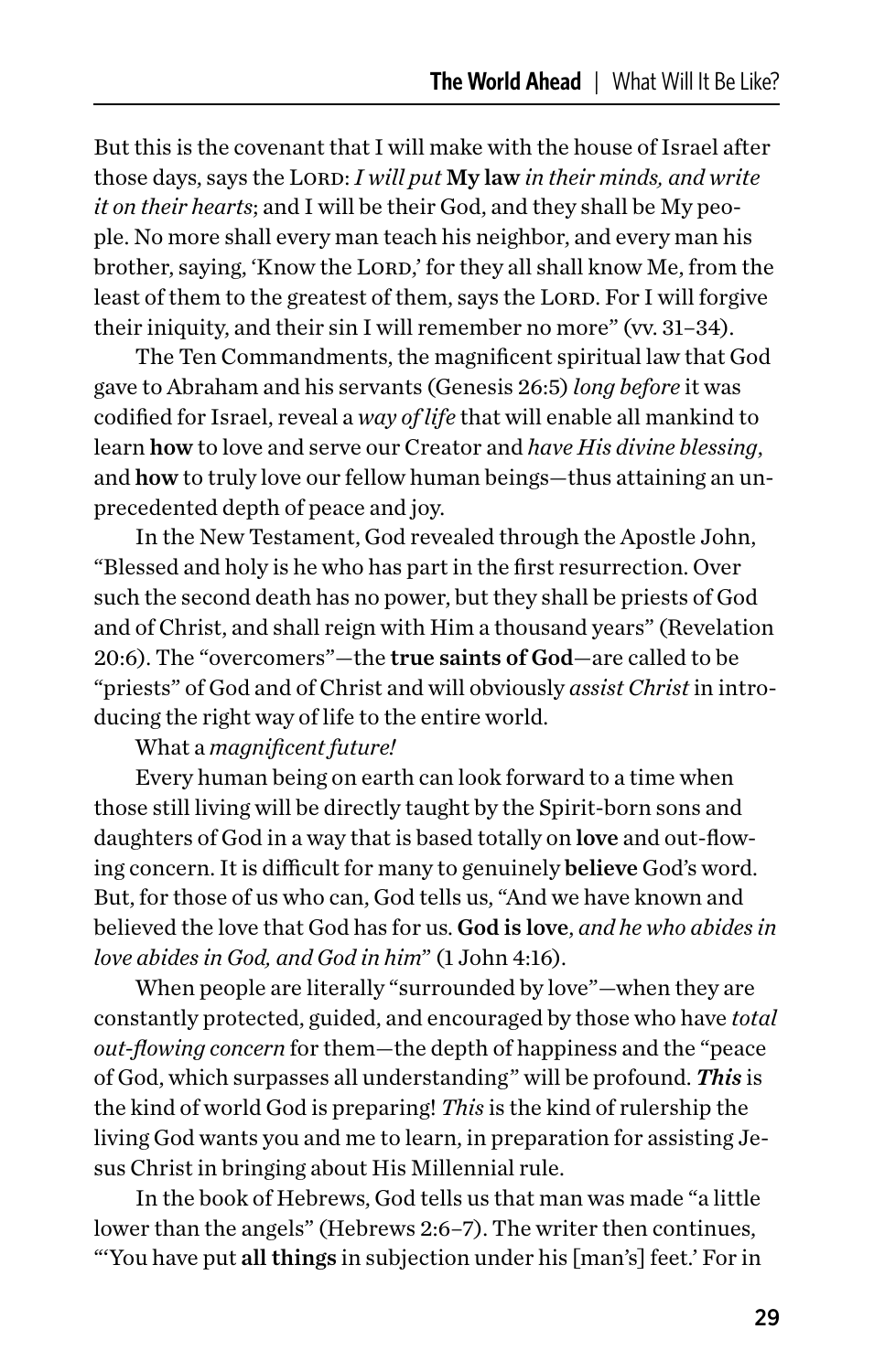that He put all in subjection under him, He left nothing that is not put under him. But now we do not yet see all things put under him" (v. 8). The clear indication is that God intends, ultimately, for human beings to be *full sons* of God—having *total power* over the universe under God and Christ.

In His final complete prayer, Jesus requested the Father, "I do not pray for these alone, but also for those who will believe in Me through their word; that they all may be one, as You, Father, are in Me, and I in You; that they also may be one in Us, that the world may believe that You sent Me. *And the* glory *which You gave Me I have given them, that they may be* one just as *We are one*" (John 17:20–22).

If you read these verses honestly in their context, it is obvious that Christ intended that His faithful saints would become "one" with the Father just as He and the Father are one. So, the very genuine future for those who truly *surrender* and give their lives to God is to share the complete power and glory of the God Family with the Father and Christ throughout all eternity! Together, the true saints will assist Christ in ruling, in teaching—in healing and encouraging—and in blessing the sons and daughters of men all over this earth.

If we "make it," we will be able to interact on a constant basis not only with Christ and the Father, but also with the other awesome heroes of the Bible—Abraham, Isaac, Jacob, Joseph, Moses, Elijah, Elisha, David, Peter, Paul, Sarah, Ruth, and so many others. As Spirit beings in the actual Family of God—*composed of His Spirit*—we will be able to serve, to create, to plan, and to accomplish right along with these magnificent personalities about whom we have read for so many years in God's word!

God's word tells us we will not have come into a mere physical relationship with God, as at Mount Sinai. "But," as God states, "you have come to Mount Zion and to the city of the living God, the heavenly Jerusalem, to an innumerable company of angels, to the general assembly and church of the firstborn who are registered in heaven, to God the Judge of all, *to the* spirits of just men made perfect" (Hebrews 12:22–23).

In that magnificent future, soon to be established at Christ's coming, we will be able to fellowship and interact with the greatest leaders of the Bible and *many other* such faithful servants—the spirits of just men made perfect now and forever!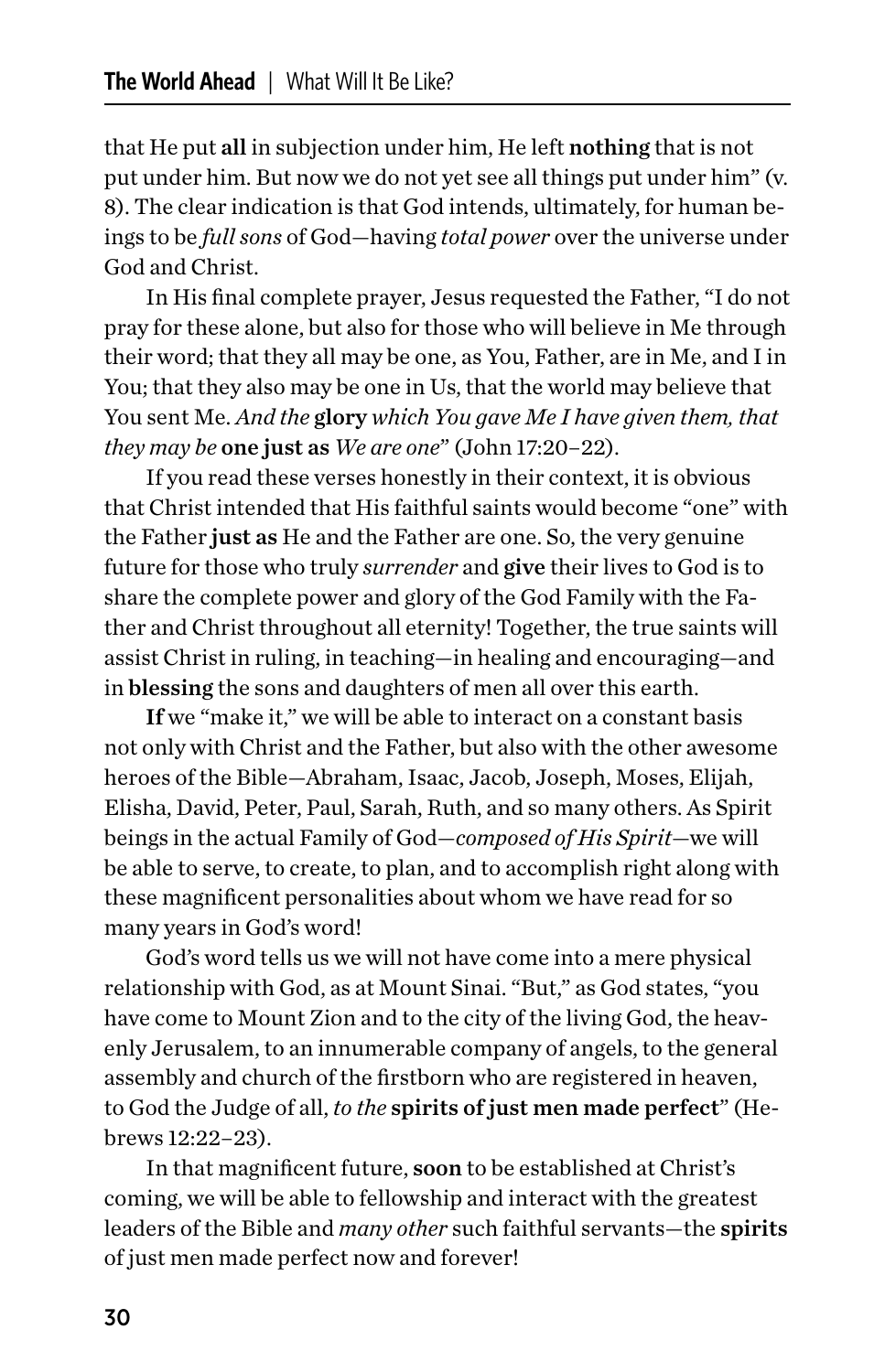In that blessed role we will have the wonderful opportunity to share the very love of God, the wisdom of God, and the out-flowing concern of God with those people who live on through the Millennium. May God grant this to be your future! May God help all of us to grasp His truly awesome purpose for our lives! And may God help each of us to "go all out" to do *our part* in preparing for a place of love and service in the very real world ahead!